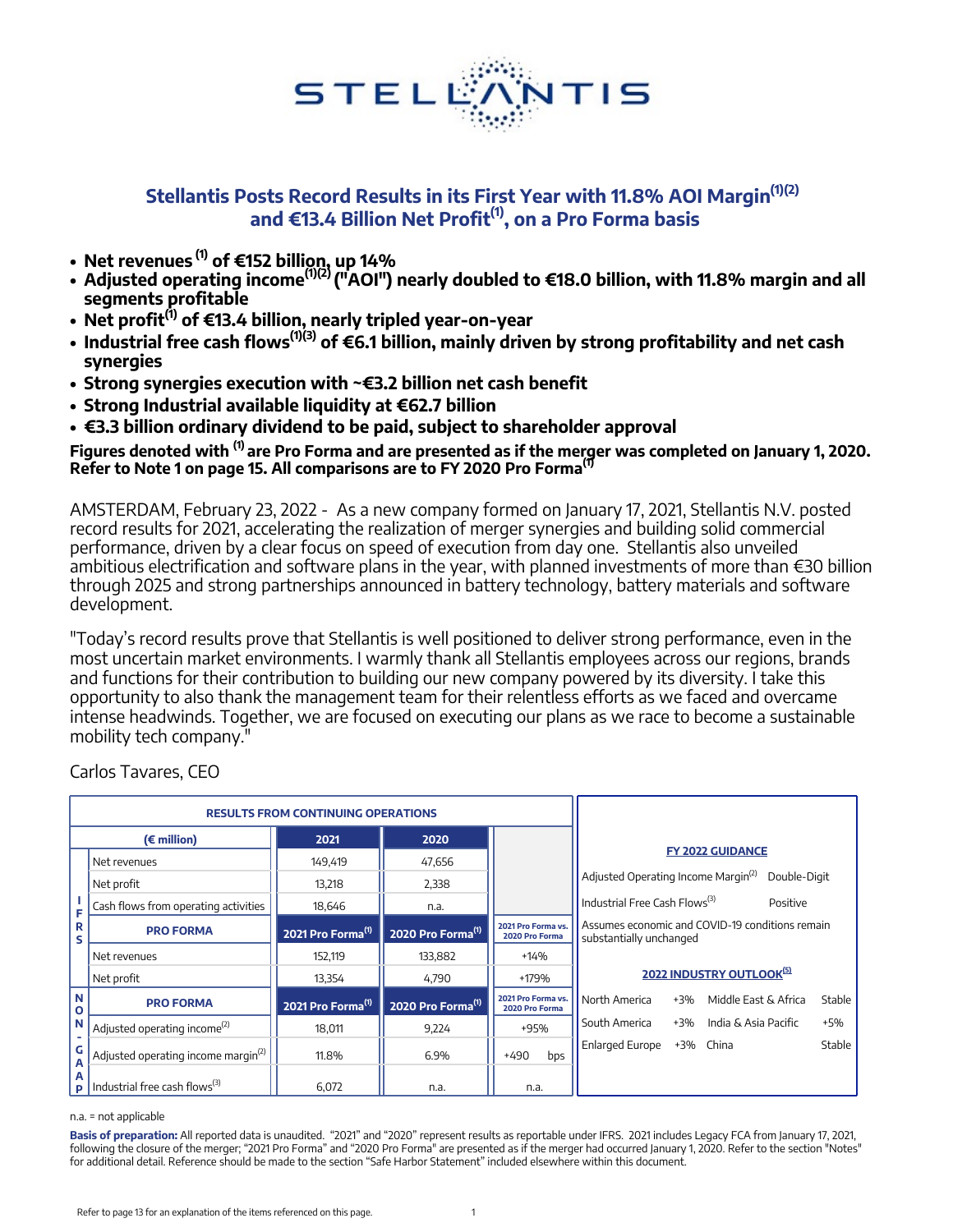

During 2021, Stellantis launched more than 10 new models, including the Citroën C4, Fiat Pulse, DS 4, Jeep. Grand Cherokee, Wagoneer, Maserati MC20, Opel Mokka, Opel Rocks-e and Peugeot 308. The Company accelerated its low emission vehicles (LEV) commercial momentum leveraging the portfolio of 34 LEV models in market including hydrogen fuel cell medium vans. Global LEV sales reached 388,000 units, up 160 % year-on-year with a number one position for battery electric van sales in EU30. Stellantis confirmed its strong position in the global commercial vehicles market with leadership in both EU30 and South America markets and achieved its highest ever worldwide pickup sales with approximately 1 million vehicles sold.

In **North America**, the Jeep Wrangler 4xe was the bestselling plug-in hybrid electric vehicle in U.S. retail for 2021.

In **South America**, Stellantis was the market leader in 2021 with 22.9% share, and was also the leader in commercial vehicles with 30.9 % market share.

In **Enlarged Europe**, Stellantis was the EU30 market leader in commercial vehicles with 33.7% market share for 2021. The Peugeot 208 was the number one selling vehicle in the EU30 and the 2008 was number one in the EU30 B-SUV segment for 2021.

In **Middle East & Africa**, consolidated shipments were up 6%, while market share grew in most major markets year-on-year.

In **India & Asia Pacific**, the Company is preparing to launch the all-new Citroën C3, developed and produced in India.

In **China**, Dongfeng Peugeot Citroën Automobile Co. Ltd (DPCA), more than doubled its annual sales volume of 2020 with 100,000 units sold and Stellantis became the fourth largest Independent After Market (IAM) parts distributor in China with sales growth of approximately 30% year on year.

**Maserati** global market share grew to 2.4%, with North America and China market share at 2.9% and 2.7%, respectively, for 2021.

Stellantis also took important steps to strengthening its global financing operations in the U.S. with the creation of Stellantis Financial Services US Corp., as well as in Europe with enhanced financing partnerships with BNP Paribas Personal Finance, Crédit Agricole Consumer Finance and Santander Consumer Finance.

On February 23, 2022 at 2:00 p.m. CET / 8:00 a.m. EST, a live webcast and conference call will be held to present Stellantis Full Year 2021 Results. The webcast and recorded replay will be accessible under the Investors section of the Stellantis corporate website at www.stellantis.com. The presentation material is expected to be posted under the Investors section of the Stellantis corporate website at approximately 8:00 a.m. CET / 2:00 a.m. EST on February 23, 2022.

## **About Stellantis**

Stellantis N.V. (NYSE / MTA / Euronext Paris: STLA) is one of the world's leading automakers and a mobility provider. Its storied and iconic brands embody the passion of their visionary founders and today's customers in their innovative products and services, including Abarth, Alfa Romeo, Chrysler, Citroën, Dodge, DS Automobiles, Fiat, Jeep®, Lancia, Maserati, Opel, Peugeot, Ram, Vauxhall, Free2move and Leasys. Powered by our diversity, we lead the way the world moves – aspiring to become the greatest sustainable mobility tech company, not the biggest, while creating added value for all st[a](https://www.stellantis.com/en)keholders as well as the communities in which it operates. For more information, visit [www.stellantis.com](https://www.stellantis.com/en)

Contacts: [communications@stellantis.com](mailto:communications@stellantis.com) or [investor.relations@stellantis.com](mailto:investor.relations@stellantis.com)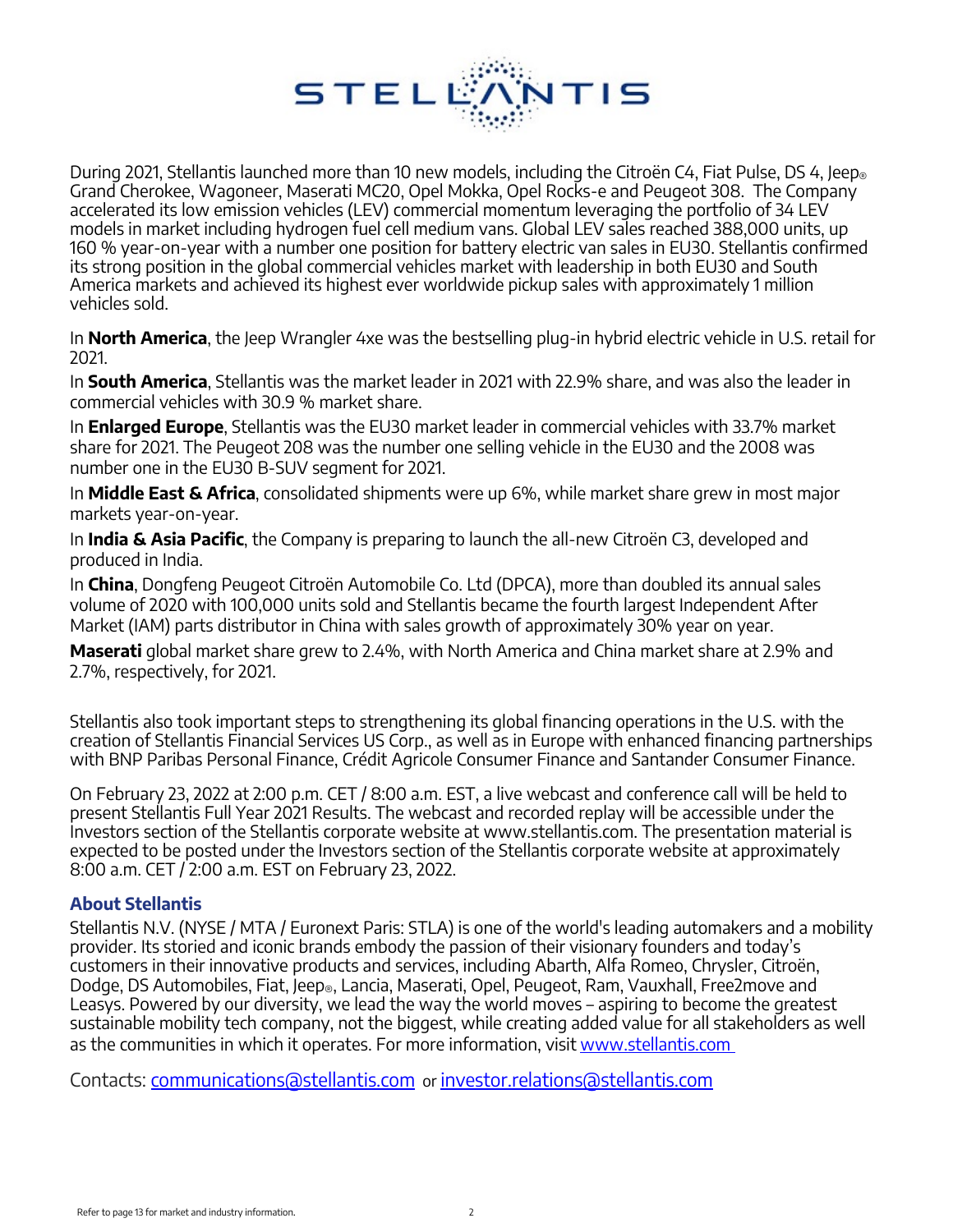# **STELL** NTIS

## SEGMENT PERFORMANCE

In addition to the commentary provided below, all segments' shipments and results reflect the impacts of 2020 COVID-related temporary production suspensions and 2021 losses of ~20% of planned production due to unfilled semiconductor orders

### NORTH AMERICA SOUTH AMERICA

| $\epsilon$ million, except as<br>otherwise stated | 2021<br>Pro Forma <sup>(1)</sup> | 2020<br>Pro Forma <sup>(1)</sup> | vs. 2020<br>Pro Forma | $\epsilon$ million, except as<br>otherwise stated | 2021<br>Pro Forma <sup>(1)</sup> | 2020<br>Pro Forma <sup>(1)</sup> | vs. 2020<br>Pro Forma |
|---------------------------------------------------|----------------------------------|----------------------------------|-----------------------|---------------------------------------------------|----------------------------------|----------------------------------|-----------------------|
| Shipments (000s)                                  | 1,820                            | 1,852                            | (32)                  | Shipments (000s)                                  | 830                              | 560                              | $+270$                |
| Net revenues                                      | 69.736                           | 60.633                           | $+9.103$              | Net revenues                                      | 10.681                           | 6,252                            | $+4,429$              |
| AOI                                               | 11.356                           | 6,123                            | $+5.233$              | AOI                                               | 882                              | 156                              | $+726$                |
| AOI margin                                        | 16.3%                            | 10.1%                            | $+620$<br>bps         | AOI margin                                        | 8.3%                             | 2.5%                             | +580 bps              |

**Shipments** down 2%, mainly due to discontinuation of Dodge Grand Caravan and Journey in H2 2020, partially offset by 2021 Jeep and Wagoneer white-space launches, as well as higher Ram pickup volumes

- **Net revenues** up 15%, primarily due to favorable vehicle mix and strong net pricing, partially offset by unfavorable FX translation
- **• Adjusted operating income** up 85%, with record 16.3% margin, driven by higher Net revenues

| $\epsilon$ million, except as<br>otherwise stated | 2021<br>Pro Forma <sup>(1)</sup> | 2020<br>Pro Forma <sup>(1)</sup> | vs. 2020<br>Pro Forma | $\epsilon$ million, except as<br>otherwise stated | 2021<br>Pro Forma <sup>(1)</sup> | 2020<br>Pro Forma <sup>(1)</sup> | vs. 2020<br>Pro Forma |
|---------------------------------------------------|----------------------------------|----------------------------------|-----------------------|---------------------------------------------------|----------------------------------|----------------------------------|-----------------------|
|                                                   |                                  |                                  |                       | Combined shipments <sup>(4)</sup><br>(000s)       | 389                              | 398                              | (9)                   |
| Shipments (000s)                                  | 2.860                            | 2,939                            | (79)                  | Consolidated <sup>(4)</sup><br>shipments (000s)   | 273                              | 257                              | $+16$                 |
| Net revenues                                      | 59,060                           | 56,480                           | $+2,580$              | Net revenues                                      | 5,201                            | 4,756                            | $+445$                |
| AOI                                               | 5.370                            | 3,059                            | $+2,311$              | AOI                                               | 545                              | 300                              | $+245$                |
| AOI margin                                        | 9.1%                             | 5.4%                             | +370<br>bps           | AOI margin                                        | 10.5%                            | 6.3%                             | $+420$ bps            |

• **Shipments** down 3%, with higher volumes of all-new Opel Mokka, Citroën C4 and Fiat New 500 more than offset by impact of unfilled semiconductor orders

- **Net revenues** up 5%, mainly due to favorable vehicle mix, primarily higher BEV and PHEV volumes, net pricing, as well as parts and services, partially offset by reduced new and used vehicle volumes
- **Adjusted operating income** up 76%, driven by increased Net revenues, purchasing and manufacturing efficiencies, as well as reduced compliance costs, more than offsetting higher raw materials costs

### CHINA AND INDIA & ASIA PACIFIC MASERATI

| $\epsilon$ million, except as<br>otherwise stated | 2021<br>Pro Forma <sup>(1)</sup> | 2020<br>Pro Forma <sup>(1)</sup> | vs. 2020<br>Pro Forma | $\epsilon$ million, except as<br>otherwise stated | 2021<br>Pro Forma <sup>(1)</sup> | 2020<br>Pro Forma <sup>(1)</sup> | vs. 2020<br>Pro Forma |
|---------------------------------------------------|----------------------------------|----------------------------------|-----------------------|---------------------------------------------------|----------------------------------|----------------------------------|-----------------------|
| Combined shipments <sup>(4)</sup><br>(000s)       | 219                              | 181                              | $+38$                 | Shipments (000s)                                  | 24.2                             | 16.9                             | $+7.3$                |
| Consolidated <sup>(4)</sup><br>shipments (000s)   | 120                              | 95                               | $+25$                 | Net revenues                                      | 2,021                            | 1,375                            | $+646$                |
| Net revenues                                      | 3.980                            | 3.200                            | +780                  | AOI                                               | 103                              | (91)                             | $+194$                |
| AOI                                               | 442                              | 231                              | $+211$                |                                                   |                                  |                                  |                       |
| AOI margin                                        | 11.1%                            | 7.2%                             | $+390$<br>bps         | AOI margin                                        | 5.1%                             | (6.6)%                           | +1,170 bps            |

• **Improved results** mainly driven by favorable net pricing, volumes and vehicle mix, primarily related to Jeep Wrangler and Ram 1500, partially offset by increased product costs

| $\epsilon$ million, except as<br>otherwise stated | 2021<br>Pro Forma <sup>(1)</sup> | 2020<br>Pro Forma <sup>(1)</sup> | vs. 2020<br>Pro Forma |
|---------------------------------------------------|----------------------------------|----------------------------------|-----------------------|
| Shipments (000s)                                  | 830                              | 560                              | $+270$                |
| Net revenues                                      | 10.681                           | 6,252                            | +4.429                |
| AOI                                               | 882                              | 156                              | $+726$                |
| AOI margin                                        | 8.3%                             | 2.5%                             |                       |

- **Shipments** up 48%, primarily due to extended COVID interruptions in 2020 and strong demand for Fiat Strada and all-new Fiat Pulse, as well as midcycle refreshes of Fiat Toro and Jeep Compass
- **Net revenues** up 71%, mainly driven by higher volumes and strong net pricing, as well as favorable vehicle and market mix, partially offset by negative FX translation
- **Adjusted operating income** up 465%, due to higher Net revenues, more than offsetting increased raw materials costs and unfavorable FX impacts

## ENLARGED EUROPE MIDDLE EAST & AFRICA

| $\epsilon$ million, except as<br>otherwise stated | 2021<br>Pro Forma <sup>(1)</sup> | 2020<br>Pro Forma <sup>(1)</sup> | vs. 2020<br>Pro Forma |
|---------------------------------------------------|----------------------------------|----------------------------------|-----------------------|
| Combined shipments <sup>(4)</sup><br>(000s)       | 389                              | 398                              | (9)                   |
| Consolidated $(4)$<br>shipments (000s)            | 273                              | 257                              | $+16$                 |
| Net revenues                                      | 5,201                            | 4,756                            | +445                  |
| AOI                                               | 545                              | 300                              | $+245$                |
| AOI margin                                        | 10.5%                            | 6.3%                             | +420<br>bps           |

• **Consolidated shipments** up 6%, primarily driven by all-new Citroën C4, Opel Mokka and Jeep Grand Cherokee L, as well as higher Peugeot 208 and Jeep Wrangler volumes

- **Net revenues** up 9%, mainly due to higher net pricing, including pricing actions for Turkish lira devaluation, and increased volumes, partially offset by negative FX translation
- **Adjusted operating income** up 82%, reflects higher Net revenues, partially offset by negative FX transaction effects

| $\epsilon$ million, except as<br>otherwise stated | 2021<br>Pro Forma <sup>(1)</sup> | 2020<br>Pro Forma <sup>(1)</sup> | vs. 2020<br>Pro Forma |
|---------------------------------------------------|----------------------------------|----------------------------------|-----------------------|
| Shipments (000s)                                  | 24.2                             | 16.9                             | $+7.3$                |
| Net revenues                                      | 2,021                            | 1,375                            | +646                  |
| AOI                                               | 103                              | (91)                             | $+194$                |
|                                                   |                                  |                                  |                       |
| AOI margin                                        | 5.1%                             | (6.6)%                           | $+1,170$<br>bps       |

• **Improved results** mainly due to higher volumes and net pricing, driven by launch of refreshed lineup, favorable market mix, particularly in China, and improved residual values, partially offset by negative FX transaction effects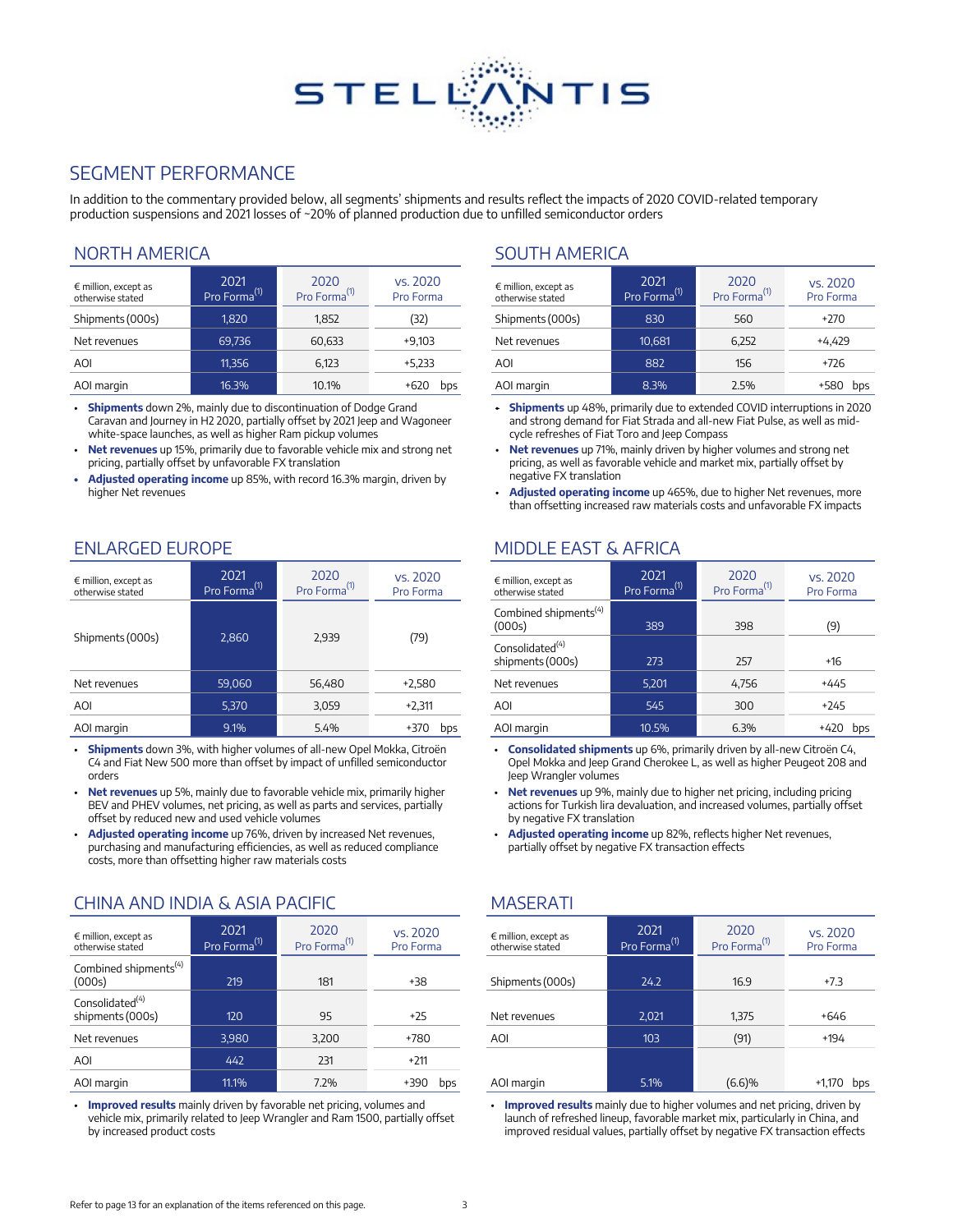

|                        | <b>H2 RESULTS FROM CONTINUING OPERATIONS</b><br>$(\epsilon$ million) | H <sub>2</sub> 2021 | H <sub>2</sub> 2020<br>Pro Forma <sup>(1)</sup> | H <sub>2</sub> 2021 vs.<br>H <sub>2</sub> 2020<br><b>Pro Forma</b> | H <sub>2</sub> 2020 |
|------------------------|----------------------------------------------------------------------|---------------------|-------------------------------------------------|--------------------------------------------------------------------|---------------------|
|                        | Net revenues                                                         | 76,809              | 82,214                                          | (7)%                                                               | 28,042              |
| F<br>R<br>S            | Net profit                                                           | 7,418               | 5,603                                           | +32%                                                               | 1,541               |
|                        | Cash flows from operating activities                                 | 13,031              |                                                 |                                                                    |                     |
| N<br>$\mathbf{o}$<br>N | Adjusted operating income <sup>(2)</sup>                             | 9,389               | 8,472                                           | 11%                                                                |                     |
| G                      | Adjusted operating income margin <sup>(2)</sup>                      | 12.2%               | 10.3%                                           | $+190$<br>bps                                                      |                     |
| А<br>А<br>P            | Industrial free cash flows <sup>(3)</sup>                            | 7,235               |                                                 |                                                                    |                     |

| $\epsilon$ million, except as<br>otherwise stated | H <sub>2</sub> 2021 | H <sub>2</sub> 2020<br>Pro Forma <sup>(1)</sup> | vs. H <sub>2</sub> 2020<br>Pro Forma | $\epsilon$ million, except as<br>otherwise stated | H <sub>2</sub> 2021 | H <sub>2</sub> 2020<br>Pro Forma <sup>(1)</sup> | vs. H <sub>2</sub> 2020<br>Pro Forma |
|---------------------------------------------------|---------------------|-------------------------------------------------|--------------------------------------|---------------------------------------------------|---------------------|-------------------------------------------------|--------------------------------------|
| Shipments (000s)                                  | 947                 | 1,155                                           | (208)                                | Shipments (000s)                                  | 406                 | 374                                             | $+32$                                |
| Net revenues                                      | 37.289              | 37,792                                          | (503)                                | Net revenues                                      | 5,745               | 4.060                                           | $+1,685$                             |
| <b>AOI</b>                                        | 6,120               | 5,247                                           | +873                                 | AOI                                               | 556                 | 219                                             | $+337$                               |
| AOI margin                                        | 16.4%               | 13.9%                                           | $+250$<br>bps                        | AOI margin                                        | 9.7%                | 5.4%                                            | +430 bps                             |

| $\epsilon$ million, except as<br>otherwise stated | H <sub>2</sub> 2021 | H <sub>2</sub> 2020<br>Pro Forma <sup>(1)</sup> | vs. H <sub>2</sub> 2020<br>Pro Forma | $\epsilon$ million, except as<br>otherwise stated | H <sub>2</sub> 2021 | H <sub>2</sub> 2020<br>Pro Forma <sup>(1)</sup> | vs. H <sub>2</sub> 2020<br>Pro Forma |
|---------------------------------------------------|---------------------|-------------------------------------------------|--------------------------------------|---------------------------------------------------|---------------------|-------------------------------------------------|--------------------------------------|
|                                                   | 1,196               | 1,758                                           | (562)                                | Combined shipments <sup>(4)</sup><br>(000s)       | 189                 | 268                                             | (79)                                 |
| Shipments (000s)                                  |                     |                                                 |                                      | Consolidated<br>shipments (000s)                  | 135                 | 164                                             | (29)                                 |
| Net revenues                                      | 27,020              | 33,797                                          | (6,777)                              | Net revenues                                      | 2,654               | 2,999                                           | (345)                                |
| AOI                                               | 2,541               | 2,865                                           | (324)                                | AOI                                               | 298                 | 257                                             | $+41$                                |
| AOI margin                                        | 9.4%                | 8.5%                                            | $+90$<br>bps                         | AOI margin                                        | 11.2%               | 8.6%                                            | +260 bps                             |

## CHINA AND INDIA & PACIFIC MASERATI

| $\epsilon$ million, except as<br>otherwise stated | H <sub>2</sub> 2021 | H <sub>2</sub> 2020<br>Pro Forma <sup>(1)</sup> | vs. H <sub>2</sub> 2020<br>Pro Forma | $\epsilon$ million, except as<br>otherwise stated | H <sub>2</sub> 2021 | H <sub>2</sub> 2020<br>Pro Forma <sup>(1)</sup> | vs. H <sub>2</sub> 2020<br>Pro Forma |
|---------------------------------------------------|---------------------|-------------------------------------------------|--------------------------------------|---------------------------------------------------|---------------------|-------------------------------------------------|--------------------------------------|
| Combined shipments <sup>(4)</sup><br>(000s)       | 117                 | 106                                             | $+11$                                | Shipments (000s)                                  | 13.4                | 11.8                                            | $+1.6$                               |
| Consolidated<br>shipments (000s)                  | 59                  | 59                                              |                                      | Net revenues                                      | 1,136               | 930                                             | $+206$                               |
| Net revenues                                      | 2,097               | 2.000                                           | $+97$                                | <b>AOI</b>                                        | 74                  | 13                                              | $+61$                                |
| AOI                                               | 236                 | 164                                             | $+72$                                |                                                   |                     |                                                 |                                      |
| AOI margin                                        | 11.3%               | 8.2%                                            | $+310$<br>bps                        | AOI margin                                        | 6.5%                | 1.4%                                            | $+510$ bps                           |

## NORTH AMERICA SOUTH AMERICA

| $\epsilon$ million, except as<br>otherwise stated | H <sub>2</sub> 2021 | H <sub>2</sub> 2020<br>Pro Forma <sup>(1)</sup> | vs. H <sub>2</sub> 2020<br>Pro Forma |  |
|---------------------------------------------------|---------------------|-------------------------------------------------|--------------------------------------|--|
| Shipments (000s)                                  | 406                 | 374                                             | +32                                  |  |
| Net revenues                                      | 5.745               | 4.060                                           | $+1.685$                             |  |
| AOI                                               | 556                 | 219                                             | +337                                 |  |
| AOI margin                                        | 9.7%                | 5.4%                                            | bps                                  |  |

## ENLARGED EUROPE MIDDLE EAST & AFRICA

| $\epsilon$ million, except as<br>otherwise stated | H <sub>2</sub> 2021 | H <sub>2</sub> 2020<br>Pro Forma <sup>(1)</sup> | vs. H <sub>2</sub> 2020<br>Pro Forma |
|---------------------------------------------------|---------------------|-------------------------------------------------|--------------------------------------|
| Combined shipments <sup>(4)</sup><br>(000s)       | 189                 | 268                                             | (79)                                 |
| Consolidated<br>shipments (000s)                  | 135                 | 164                                             | (29)                                 |
| Net revenues                                      | 2,654               | 2,999                                           | (345)                                |
| AOI                                               | 298                 | 257                                             | $+41$                                |
| AOI margin                                        | 11.2%               | 8.6%                                            | +260<br>bps                          |

| $\epsilon$ million, except as<br>otherwise stated | H <sub>2</sub> 2021 | H <sub>2</sub> 2020<br>Pro Forma <sup>(1)</sup> | vs. H <sub>2</sub> 2020<br>Pro Forma |
|---------------------------------------------------|---------------------|-------------------------------------------------|--------------------------------------|
|                                                   |                     |                                                 |                                      |
| Shipments (000s)                                  | 13.4                | 11.8                                            | $+1.6$                               |
|                                                   |                     |                                                 |                                      |
| Net revenues                                      | 1,136               | 930                                             | $+206$                               |
| AOI                                               | 74                  | 13                                              | +61                                  |
|                                                   |                     |                                                 |                                      |
| AOI margin                                        | 6.5%                | 1.4%                                            | +510<br>bps                          |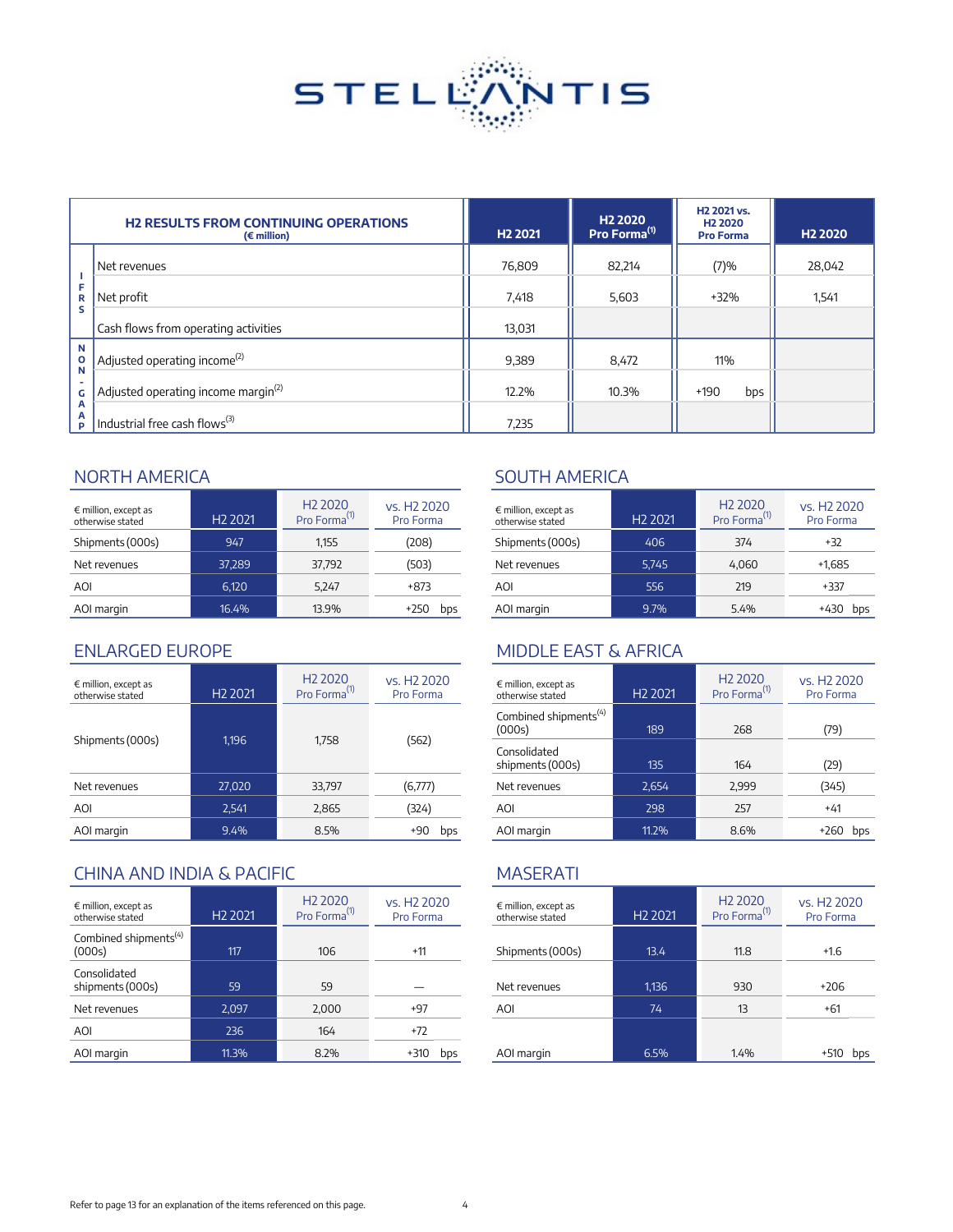

# Reconciliations - Full Year

Net revenues from external customers to Pro Forma Net revenues and Net profit from continuing operations to Pro Forma Adjusted operating income

Results from continuing operations

| 2021<br>$(\epsilon$ million)                                                           | <b>NORTH</b><br><b>AMERICA</b> | <b>SOUTH</b><br><b>AMERICA</b> | <b>ENLARGED</b><br><b>EUROPE</b> | <b>MIDDLE</b><br><b>EAST &amp;</b><br><b>AFRICA</b> | <b>CHINA AND</b><br><b>INDIA &amp;</b><br><b>ASIA</b><br><b>PACIFIC</b> | <b>MASERATI</b> | OTHER <sup>(*)</sup>     | <b>STELLANTIS</b> |
|----------------------------------------------------------------------------------------|--------------------------------|--------------------------------|----------------------------------|-----------------------------------------------------|-------------------------------------------------------------------------|-----------------|--------------------------|-------------------|
| Net revenues from external customers <sup>(A)</sup>                                    | 67,706                         | 10,474                         | 58,602                           | 5,165                                               | 3,924                                                                   | 2,002           | 1,546                    | 149,419           |
| Add: FCA Net revenues from external<br>customers January 1 - 16, 2021 <sup>(B)</sup>   | 2,015                          | 189                            | 335                              | 36                                                  | 51                                                                      | 18              | 60                       | 2,704             |
| Add: Pro Forma adjustments <sup>(C)</sup>                                              | 3                              | $\equiv$                       | (7)                              | $\overline{\phantom{a}}$                            | $\equiv$                                                                |                 |                          | (4)               |
| Pro Forma Net revenues from external<br>customers, January 1 - December 31, 2021       | 69,724                         | 10,663                         | 58,930                           | 5,201                                               | 3,975                                                                   | 2,020           | 1,606                    | 152,119           |
| Net revenues from transactions with<br>other segments                                  | 12                             | 18                             | 130                              |                                                     | 5                                                                       | 1               | (166)                    |                   |
| Pro Forma Net revenues <sup>(D)</sup>                                                  | 69,736                         | 10,681                         | 59,060                           | 5,201                                               | 3,980                                                                   | 2,021           | 1,440                    | 152,119           |
| <b>Net profit from continuing</b><br>operations                                        |                                |                                |                                  |                                                     |                                                                         |                 |                          | 13,218            |
| Tax expense                                                                            |                                |                                |                                  |                                                     |                                                                         |                 |                          | 1,911             |
| Net financial expenses                                                                 |                                |                                |                                  |                                                     |                                                                         |                 |                          | 734               |
| Share of the profit of equity method<br>investees                                      |                                |                                |                                  |                                                     |                                                                         |                 |                          | (737)             |
| <b>Operating income</b>                                                                |                                |                                |                                  |                                                     |                                                                         |                 |                          | 15,126            |
| Add: FCA operating income, January 1 -<br>16, 2021                                     |                                |                                |                                  |                                                     |                                                                         |                 |                          | 77                |
| Add: Pro forma adjustments                                                             |                                |                                |                                  |                                                     |                                                                         |                 |                          | 96                |
| <b>Pro Forma Operating income</b>                                                      |                                |                                |                                  |                                                     |                                                                         |                 |                          | 15,299            |
| Adjustments:                                                                           |                                |                                |                                  |                                                     |                                                                         |                 |                          |                   |
| Restructuring and other costs, net of<br>reversals <sup>(E)</sup>                      | (4)                            | 54                             | 781                              | 2                                                   |                                                                         | 1               | 39                       | 873               |
| Change in estimate of non-contractual<br>warranties <sup>(F)</sup>                     | $\overline{\mathbf{2}}$        | 68                             | 581                              | 57                                                  | 13                                                                      | 11              | -                        | 732               |
| Reversal of inventory fair value<br>adjustment in purchase accounting <sup>(G)</sup>   | 401                            | 13                             | 89                               |                                                     | 19                                                                      |                 | $\overline{\phantom{0}}$ | 522               |
| Impairment expense and supplier<br>obligations <sup>(H)</sup>                          | 58                             | 6                              | 233                              | 6                                                   |                                                                         | 6               |                          | 309               |
| Brazilian indirect tax-reversal of liability/<br>recognition of credits <sup>(1)</sup> |                                | (253)                          |                                  |                                                     |                                                                         |                 |                          | (253)             |
| Other <sup>(1)</sup>                                                                   | 228                            | 41                             | (17)                             | (6)                                                 | $\overline{7}$                                                          | $\overline{2}$  | 274                      | 529               |
| Total adjustments January 1 - December<br>31, 2021                                     | 685                            | (71)                           | 1,667                            | 59                                                  | 39                                                                      | 20              | 313                      | 2,712             |
| <b>Pro Forma Adjusted operating</b><br>income <sup>(2)</sup>                           | 11,356                         | 882                            | 5,370                            | 545                                                 | 442                                                                     | 103             | (687)                    | 18,011            |

\_\_\_\_\_\_\_\_\_\_\_\_\_\_\_\_\_\_\_\_\_\_\_\_\_\_\_\_\_\_\_\_\_\_\_\_\_\_\_\_\_\_\_\_\_\_\_\_\_\_\_\_\_\_\_\_\_\_\_\_\_\_\_\_\_\_\_\_\_\_\_\_\_\_\_\_\_\_\_\_\_\_\_\_\_\_\_\_\_\_\_\_\_\_\_\_\_\_\_\_\_\_\_\_\_\_\_\_\_\_\_\_\_\_\_\_\_\_\_\_\_\_\_\_\_\_\_\_\_\_\_\_\_\_\_\_\_\_\_\_\_\_\_\_\_\_\_\_\_\_\_\_\_\_\_\_\_\_\_\_\_\_\_\_\_\_\_\_\_\_\_\_\_\_\_\_\_\_\_\_\_\_\_\_ (\*) Other activities, unallocated items and eliminations

(A) PSA was identified as the accounting acquirer in the merger, which was accounted for as a reverse acquisition, under IFRS 3 – Business Combinations, and, as such, it contributed<br>to the results of the Company beginning

(B) FCA consolidated Net revenues, January 1 - January 16, 2021, excluding intercompany transactions

(C) Reclassifications made to present FCA's Net revenues January 1 - January 16, 2021 consistently with that of PSA<br>(D) Pro Forma Stellantis consolidated Net revenues, January 1 - December 31, 2021

(E) Restructuring and other costs related to reorganization of operations and dealer network, primarily in Enlarged Europe (F) Change in estimate for warranty costs incurred after the contractual warranty period

(G) Reversal of fair value adjustment recognized in purchase accounting on FCA inventories<br>(H) Primarily related to certain vehicle platforms in Enlarged Europe<br>(I) Benefit related to final decision of Brazilian Supreme Co

(J) Includes other costs primarily related to merger and integration activities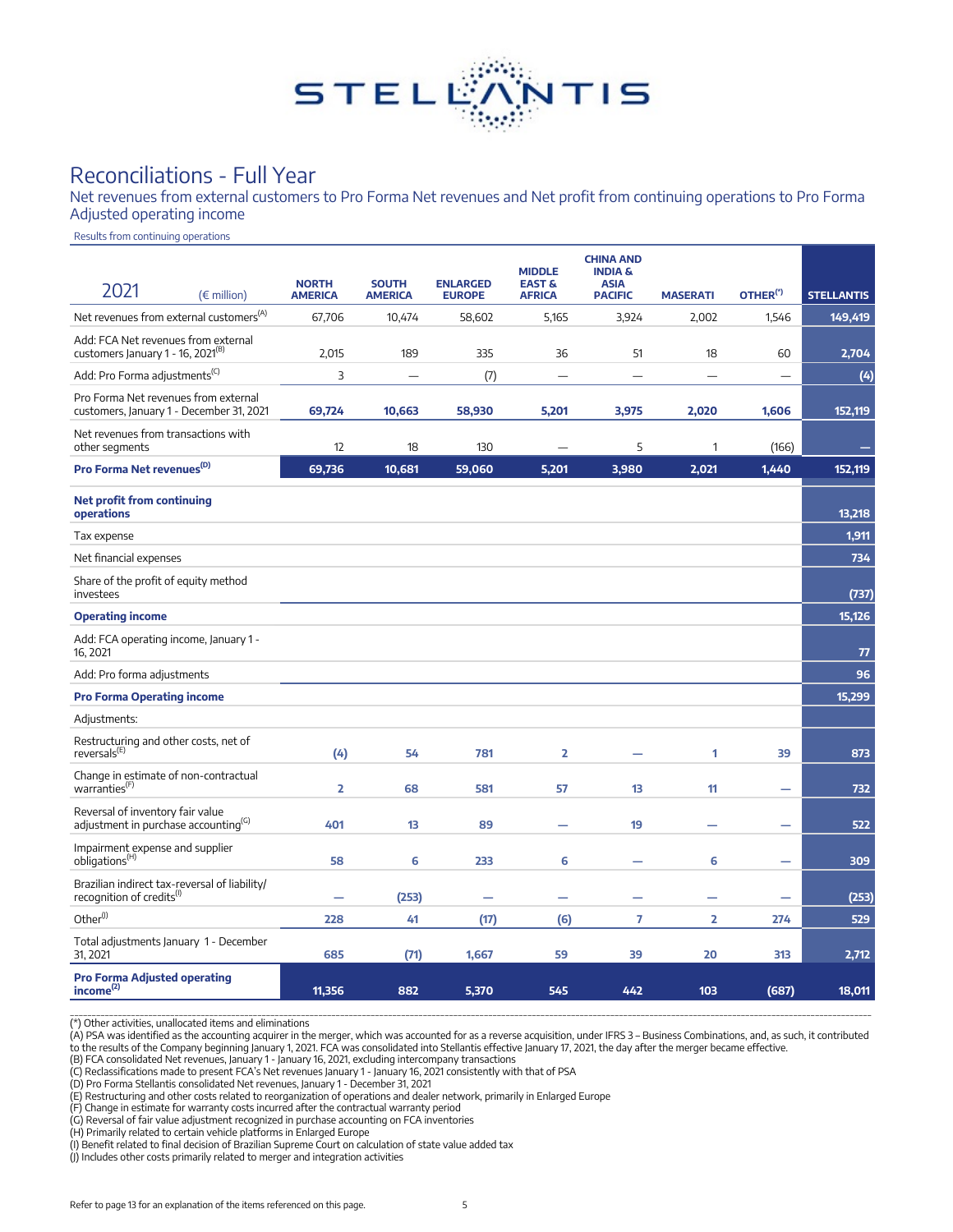

### Net profit from continuing operations to Adjusted operating income

Results from continuing operations

| 2021                                                                                   | $(\epsilon$ million) | <b>NORTH</b><br><b>AMERICA</b> | <b>SOUTH</b><br><b>AMERICA</b> | <b>ENLARGED</b><br><b>EUROPE</b> | <b>MIDDLE</b><br><b>EAST &amp;</b><br><b>AFRICA</b> | <b>CHINA AND</b><br><b>INDIA &amp; ASIA</b><br><b>PACIFIC</b> | <b>MASERATI</b>          | OTHER <sup>(*)</sup> | <b>STELLANTIS</b> |
|----------------------------------------------------------------------------------------|----------------------|--------------------------------|--------------------------------|----------------------------------|-----------------------------------------------------|---------------------------------------------------------------|--------------------------|----------------------|-------------------|
| <b>Net profit from continuing</b><br>operations                                        |                      |                                |                                |                                  |                                                     |                                                               |                          |                      | 13,218            |
| Tax expense                                                                            |                      |                                |                                |                                  |                                                     |                                                               |                          |                      | 1,911             |
| Net financial expenses                                                                 |                      |                                |                                |                                  |                                                     |                                                               |                          |                      | 734               |
| Share of the profit of equity method<br>investees                                      |                      |                                |                                |                                  |                                                     |                                                               |                          |                      | (737)             |
| <b>Operating income</b>                                                                |                      |                                |                                |                                  |                                                     |                                                               |                          |                      | 15,126            |
| Adjustments:                                                                           |                      |                                |                                |                                  |                                                     |                                                               |                          |                      |                   |
| Restructuring and other costs, net of<br>reversals <sup>(A)</sup>                      |                      | (4)                            | 54                             | 781                              | $\overline{\mathbf{2}}$                             | -                                                             | 1                        | 39                   | 873               |
| Change in estimate of non-contractual<br>warranties <sup>(B)</sup>                     |                      | 2                              | 68                             | 581                              | 57                                                  | 13                                                            | 11                       |                      | 732               |
| Reversal of inventory fair value<br>adjustment in purchase accounting <sup>(C)</sup>   |                      | 401                            | 13                             | 89                               | $\overline{\phantom{0}}$                            | 19                                                            | $\overline{\phantom{0}}$ | -                    | 522               |
| Impairment expense and supplier<br>obligations <sup>(D)</sup>                          |                      | 58                             | 6                              | 233                              | 6                                                   | -                                                             | 6                        |                      | 309               |
| Brazilian indirect tax-reversal of liability/<br>recognition of credits <sup>(E)</sup> |                      | -                              | (253)                          | $\overline{\phantom{0}}$         | -                                                   | -                                                             | —                        |                      | (253)             |
| Other <sup>(F)</sup>                                                                   |                      | 228                            | 41                             | (17)                             | (6)                                                 | 7                                                             | 2                        | 274                  | 529               |
| Total adjustments January 1 - December<br>31, 2021                                     |                      | 685                            | (71)                           | 1,667                            | 59                                                  | 39                                                            | 20                       | 313                  | 2,712             |
| Less: Adjustments January 1 - 16, 2021 <sup>(G)</sup>                                  |                      |                                |                                |                                  |                                                     |                                                               |                          |                      | 11                |
| Adjusted operating income <sup>(2)</sup>                                               |                      | 11,103                         | 873                            | 5,419                            | 554                                                 | 444                                                           | 116                      | (682)                | 17,827            |

\_\_\_\_\_\_\_\_\_\_\_\_\_\_\_\_\_\_\_\_\_\_\_\_\_\_\_\_\_\_\_\_\_\_\_\_\_\_\_\_\_\_\_\_\_\_\_\_\_\_\_\_\_\_\_\_\_\_\_\_\_\_\_\_\_\_\_\_\_\_\_\_\_\_\_\_\_\_\_\_\_\_\_\_\_\_\_\_\_\_\_\_\_\_\_\_\_\_\_\_\_\_\_\_\_\_\_\_\_\_\_\_\_\_\_\_\_\_\_\_\_\_\_\_\_\_\_\_\_\_\_\_\_\_\_\_\_\_\_\_\_\_\_\_\_\_\_\_\_\_\_\_\_\_\_\_\_\_\_\_\_\_\_\_\_\_\_\_\_\_\_\_\_\_\_\_\_\_\_\_\_\_\_\_ (\*) Other activities, unallocated items and eliminations (A) Restructuring and other costs related to reorganization of operations and dealer network, primarily in Enlarged Europe (B) Change in estimate for warranty costs incurred after the contractual warranty period

(C) Reversal of fair value adjustment recognized in purchase accounting on FCA inventories (D) Primarily related to certain vehicle platforms in Enlarged Europe

(E) Benefit related to final decision of Brazilian Supreme Court on calculation of state value added tax<br>(F) Includes other costs primarily related to merger and integration activities<br>(G) Primarily costs related to the me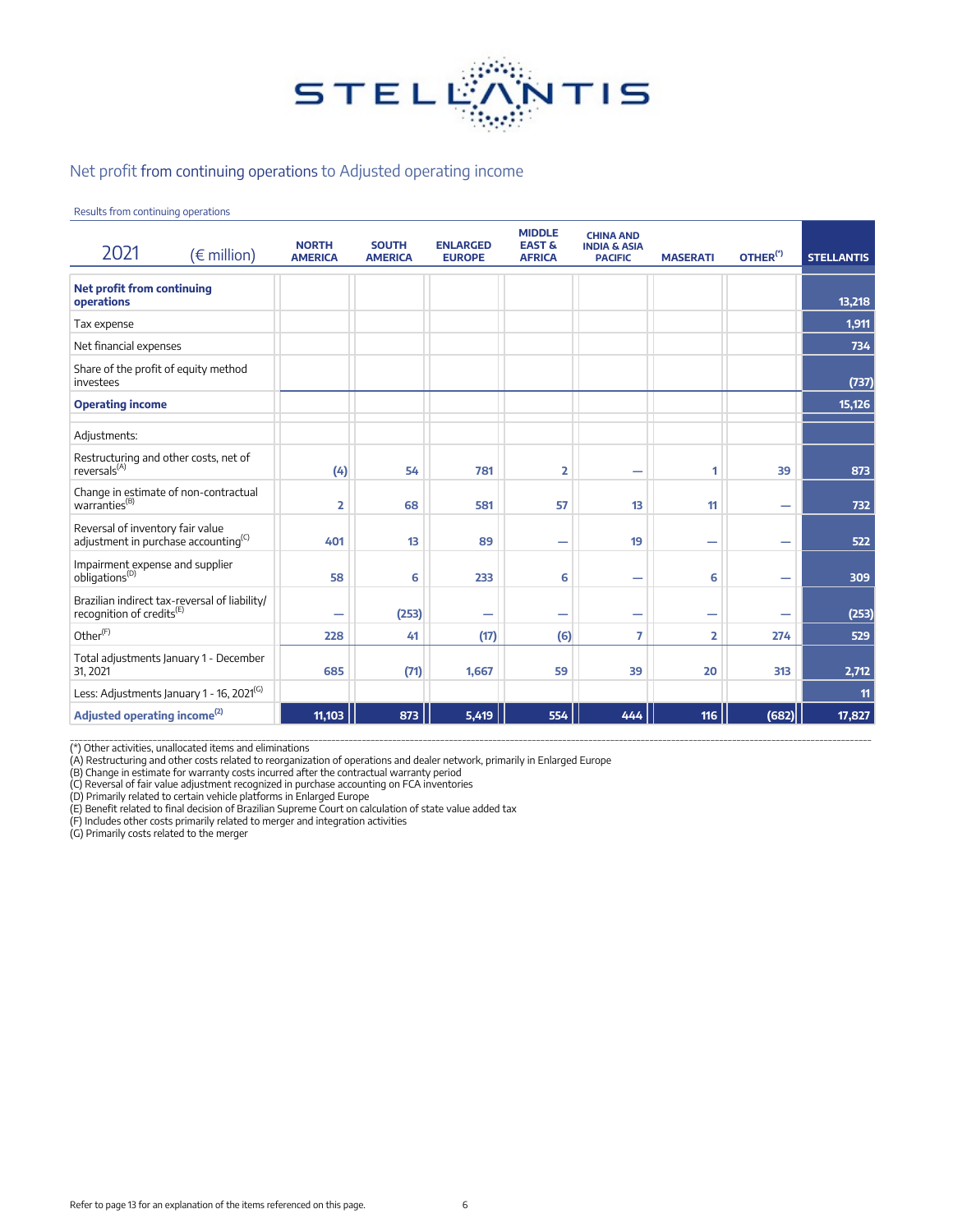

Net revenues from external customers to Pro Forma Net revenues and Net profit from continuing operations to Pro Forma Adjusted operating income

#### Results from continuing operations

|                                                                                            |                                |                                |                                  | <b>MIDDLE</b>                      | <b>CHINA</b><br><b>AND INDIA</b> |                 |                      |                   |
|--------------------------------------------------------------------------------------------|--------------------------------|--------------------------------|----------------------------------|------------------------------------|----------------------------------|-----------------|----------------------|-------------------|
| 2020<br>$(\epsilon$ million)                                                               | <b>NORTH</b><br><b>AMERICA</b> | <b>SOUTH</b><br><b>AMERICA</b> | <b>ENLARGED</b><br><b>EUROPE</b> | <b>EAST &amp;</b><br><b>AFRICA</b> | & ASIA<br><b>PACIFIC</b>         | <b>MASERATI</b> | OTHER <sup>(*)</sup> | <b>STELLANTIS</b> |
| Net revenues from external customers,<br>restated <sup>(A)</sup>                           | 122                            | 1,153                          | 42,383                           | 3,055                              | 864                              |                 | 79                   | 47,656            |
| Add: FCA Net revenues from external<br>customers, January 1 - December 31,<br>$2020^{(B)}$ | 60,307                         | 5,236                          | 14,497                           | 1,680                              | 2,267                            | 1,376           | 1,313                | 86,676            |
| Add: Pro Forma adjustments <sup>(C)</sup>                                                  | 189                            | (134)                          | (490)                            |                                    | 15                               | (3)             | (27)                 | (450)             |
| Pro Forma Net revenues from external<br>customers, January 1 - December 31,<br>2020        | 60,618                         | 6,255                          | 56,390                           | 4,735                              | 3,146                            | 1,373           | 1,365                | 133,882           |
| Net revenues from transactions with<br>other segments                                      | 15                             | (3)                            | 90                               | 21                                 | 54                               | $\overline{2}$  | (179)                |                   |
| Pro Forma Net revenues <sup>(D)</sup>                                                      | 60.633                         | 6,252                          | 56,480                           | 4,756                              | 3,200                            | 1,375           | 1,186                | 133,882           |
| <b>Net profit from continuing</b><br>operations                                            |                                |                                |                                  |                                    |                                  |                 |                      | 2.338             |
| Tax expense                                                                                |                                |                                |                                  |                                    |                                  |                 |                      | 504               |
| Net financial expenses                                                                     |                                |                                |                                  |                                    |                                  |                 |                      | 94                |
| Share of the loss of equity method<br>investees                                            |                                |                                |                                  |                                    |                                  |                 |                      | 74                |
| Add: FCA operating income, January 1 -<br>December 31, 2020                                |                                |                                |                                  |                                    |                                  |                 |                      | 2,165             |
| Add: Pro forma adjustments                                                                 |                                |                                |                                  |                                    |                                  |                 |                      | 2,261             |
| <b>Pro Forma Operating income</b>                                                          |                                |                                |                                  |                                    |                                  |                 |                      | 7,436             |
| Adjustments:                                                                               |                                |                                |                                  |                                    |                                  |                 |                      |                   |
| Impairment expense and supplier<br>obligations <sup>(E)</sup>                              | 154                            | 176                            | 319                              | (1)                                | 135                              | 297             | 49                   | 1,129             |
| Restructuring costs, net of reversals <sup>(F)</sup>                                       | 32                             | 27                             | 414                              |                                    |                                  | 3               | 14                   | 490               |
| Provision for U.S. investigation<br>matters <sup>(G)</sup>                                 | -                              |                                | ۰                                |                                    |                                  |                 | 222                  | 222               |
| Loss/(gain) on disposal of investments <sup>(H)</sup>                                      |                                |                                | 10                               | -                                  | (204)                            | -               | 16                   | (178)             |
| Other <sup>(I)</sup>                                                                       | 10                             | (2)                            | (199)                            | (4)                                |                                  | 4               | 316                  | 125               |
| Total adjustments January 1 - December<br>31, 2020                                         | 196                            | 201                            | 544                              | (5)                                | (69)                             | 304             | 617                  | 1,788             |
| <b>Pro Forma Adjusted operating</b><br>income $(2)$                                        | 6,123                          | 156                            | 3,059                            | 300                                | 231                              | (91)            | (554)                | 9,224             |

\_\_\_\_\_\_\_\_\_\_\_\_\_\_\_\_\_\_\_\_\_\_\_\_\_\_\_\_\_\_\_\_\_\_\_\_\_\_\_\_\_\_\_\_\_\_\_\_\_\_\_\_\_\_\_\_\_\_\_\_\_\_\_\_\_\_\_\_\_\_\_\_\_\_\_\_\_\_\_\_\_\_\_\_\_\_\_\_\_\_\_\_\_\_\_\_\_\_\_\_\_\_\_\_\_\_\_\_\_\_\_\_\_\_\_ (\*) Other activities, unallocated items and eliminations (A) Net revenues from external customers of PSA as reported, re-presented to reflect the reportable segments presented by the Company, and to exclude the results of Faurecia,

which is presented as a discontinued operation in the Income Statement of the Company for the year ended December 31, 2020

(B) Net revenues from external customers of FCA as reported, re-presented to reflect the reportable segments presented by the Company (C) Reclassifications made to present FCA's Net revenues consistently with that of PSA

(D) Pro Forma Stellantis consolidated Net revenues presented as if the Merger had been completed on January 1, 2020

(E) Primarily related to impairment expense in North America, South America, Enlarged Europe and China and India & Asia Pacific due to reduced volume expectations primarily as a result of the estimated impacts of COVID, impairments of certain assets in Maserati and certain B-segment assets in Enlarged Europe, as well as impairments in North America due to the change in CAFE penalty rates for future model years

(F) Restructuring costs related to reorganization of operations, primarily in Enlarged Europe

(G) Provision recognized for estimated probable losses to settle matters under investigation by the U.S. Department of Justice, primarily related to criminal investigations associated with U.S. diesel emissions matters

(H) Primarily related to disposal of Changan PSA Auto Company Ltd ("CAPSA"), which was a joint venture in China

(I) Primarily includes other costs related to merger and litigation proceedings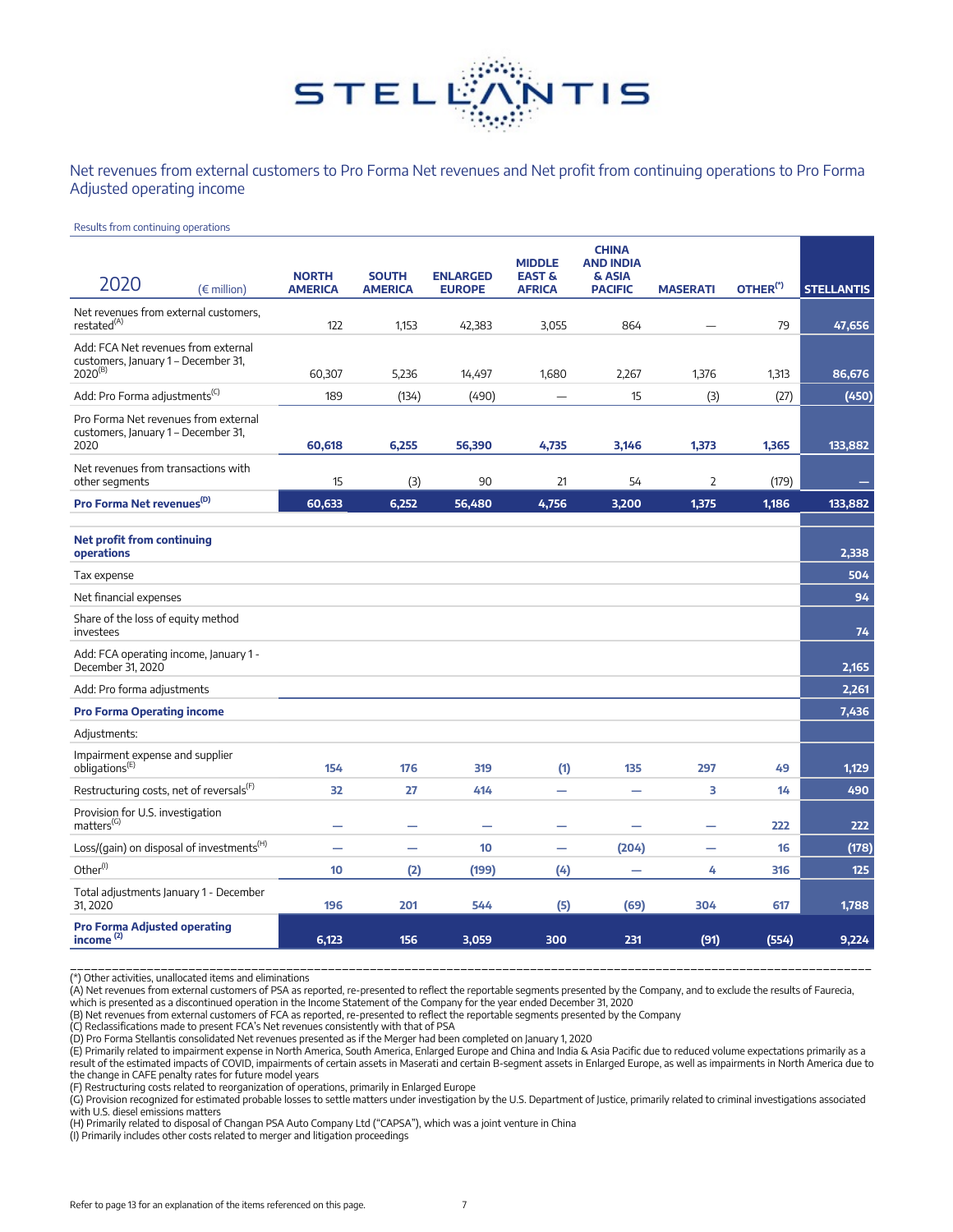

## Cash flows from operating activities to Pro Forma Industrial free cash flows

| $(\epsilon$ million)                                                                                                                                                                               |          |
|----------------------------------------------------------------------------------------------------------------------------------------------------------------------------------------------------|----------|
| <b>Cash flows from operating activities</b>                                                                                                                                                        | 18,646   |
| Less: Cash flows from operating activities - discontinued operations                                                                                                                               |          |
| Cash flows from operating activities - continuing operations                                                                                                                                       | 18,646   |
| Less: Operating activities not attributable to industrial activities                                                                                                                               | 276      |
| Less: Capital Expenditures and capitalized research and development expenditures and change in amounts payable on property, plant<br>and equipment and intangible assets for industrial activities | 10,081   |
| Add: Proceeds from disposal of assets and other changes in investing activities                                                                                                                    | 327      |
| Less: Contributions of equity to joint ventures and minor acquisitions of consolidated subsidiaries and equity method investments                                                                  | 811      |
| Add: Net intercompany payments between continuing operations and discontinued operations                                                                                                           |          |
| Add: Defined benefit pension contributions, net of tax                                                                                                                                             | 80       |
| Industrial free cash flows $^{(3)}$                                                                                                                                                                | 7,885    |
| Add: FCA Industrial free cash flows, January 1 - 16, 2021                                                                                                                                          | (1, 813) |
| Pro Forma Industrial free cash flows <sup>(3)</sup>                                                                                                                                                | 6,072    |

## Aggregated Industrial free cash flows

| 2020<br>$(\epsilon$ million)                         |       |
|------------------------------------------------------|-------|
| PSA Automotive free cash flows                       | 2,660 |
| FCA Industrial free cash flows                       | 624   |
| Aggregated Industrial free cash flows <sup>(*)</sup> | 3,284 |

(\*) The aggregated Industrial free cash flows for 2020 is the simple aggregation of FCA and PSA (excluding Faurecia) and does not reflect purchase accounting adjustments required by IFRS.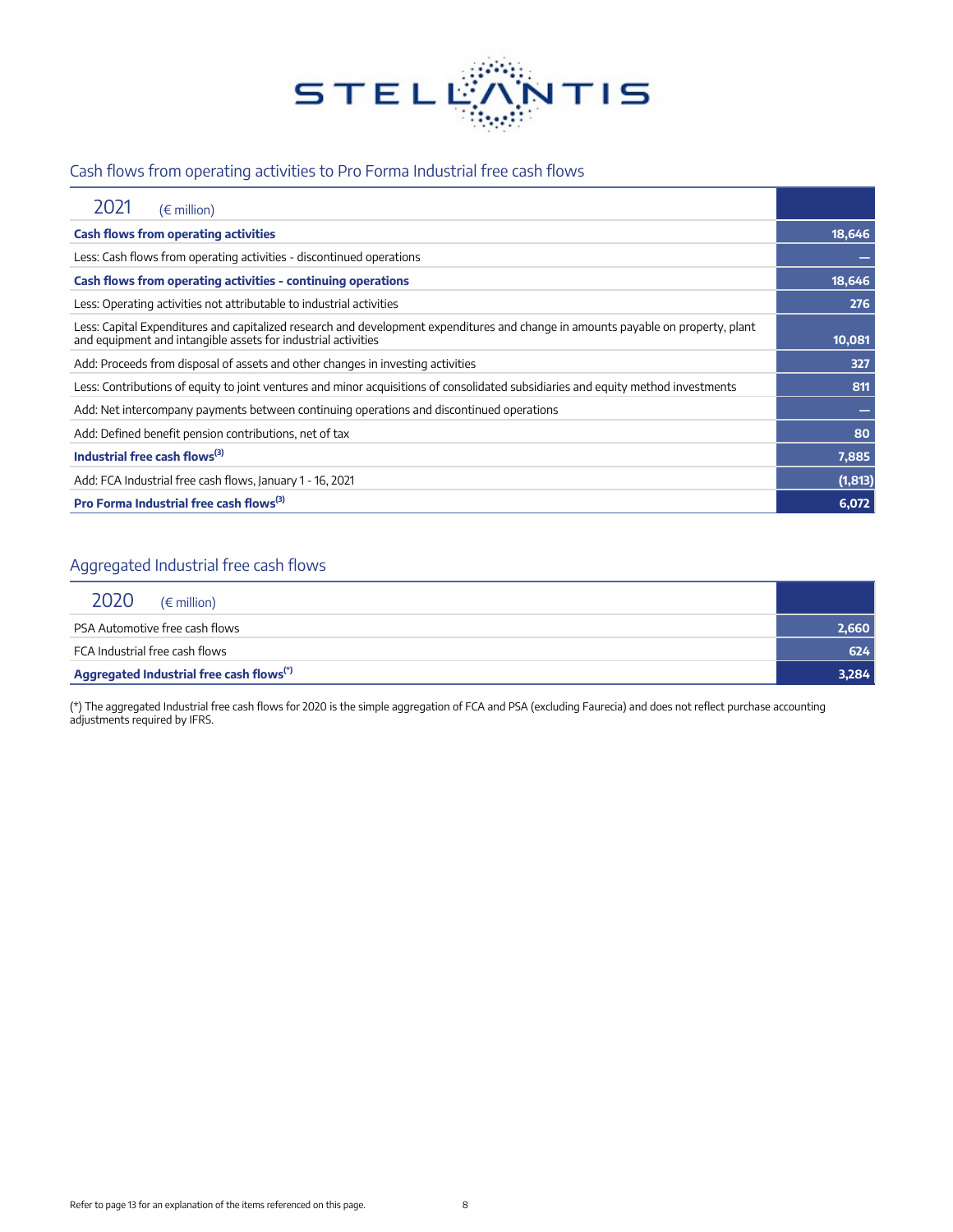

### Debt to Industrial net financial position

| $\epsilon$ million                                                                 | December 31,<br>2021 |
|------------------------------------------------------------------------------------|----------------------|
| Debt                                                                               | (33, 582)            |
| Current financial receivables from jointly-controlled financial services companies | 103                  |
| Derivative financial assets/(liabilities), net and collateral deposits             | (9)                  |
| <b>Financial securities</b>                                                        | 1,499                |
| Cash and cash equivalents                                                          | 49,629               |
| <b>Net financial position</b>                                                      | 17,640               |
| Less: Net financial position of financial services                                 | (1,450)              |
| Industrial net financial position <sup>(6)</sup>                                   | 19,090               |

## Aggregated Industrial net financial position<sup>(\*)</sup>

| $\epsilon$ million                                  | December 31,<br>2020 |
|-----------------------------------------------------|----------------------|
| PSA Automotive net financial position               | 13,231               |
| FCA Net industrial cash                             | 4,595                |
| <b>Aggregated Industrial net financial position</b> | 17,826               |

(\*)The aggregated Industrial net financial position at December 31, 2020 is the simple aggregation of the previously reported amounts by FCA and PSA (excluding Faurecia) and does not reflect a) fair value adjustments increasing debt by approximately €1,400 million as of January 17, 2021 recorded as part of the purchase accounting adjustments required by IFRS; and b) approximately €230 million of a reduction in the Industrial net financial position to align to the Stellantis definition of Industrial net financial position.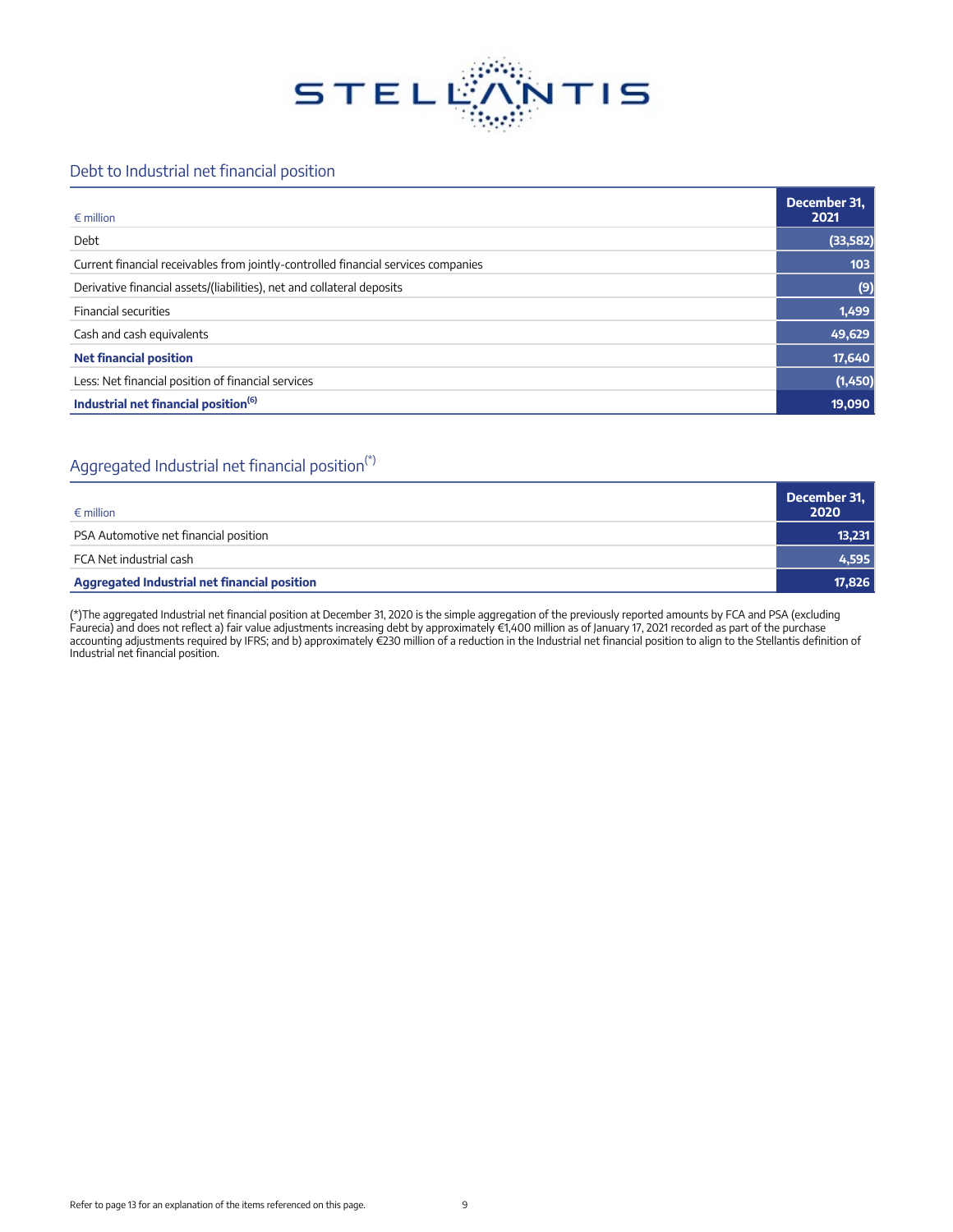

# Reconciliations - H2

Net revenues from external customers to Net revenues and Net profit from continuing operations to Adjusted operating income

Results from continuing operations

| H <sub>2</sub> 2021                                                                    | $(\in$ million) | <b>NORTH</b><br><b>AMERICA</b> | <b>SOUTH</b><br><b>AMERICA</b> | <b>ENLARGED</b><br><b>EUROPE</b> | <b>MIDDLE</b><br><b>EAST &amp;</b><br><b>AFRICA</b> | <b>CHINA AND</b><br><b>INDIA &amp; ASIA</b><br><b>PACIFIC</b> | <b>MASERATI</b> | OTHER <sup>(*)</sup>     | <b>STELLANTIS</b> |
|----------------------------------------------------------------------------------------|-----------------|--------------------------------|--------------------------------|----------------------------------|-----------------------------------------------------|---------------------------------------------------------------|-----------------|--------------------------|-------------------|
| Net revenues from external<br>customers                                                |                 | 37,286                         | 5,732                          | 27,098                           | 2,654                                               | 2,102                                                         | 1,139           | 798                      | 76,809            |
| Net revenues from transactions with<br>other segments                                  |                 | 3                              | 13                             | (78)                             |                                                     | (5)                                                           | (3)             | 70                       |                   |
| Net revenues                                                                           |                 | 37,289                         | 5,745                          | 27,020                           | 2,654                                               | 2,097                                                         | 1,136           | 868                      | 76,809            |
| <b>Net profit from continuing</b><br>operations                                        |                 |                                |                                |                                  |                                                     |                                                               |                 |                          | 7,418             |
| Tax expense                                                                            |                 |                                |                                |                                  |                                                     |                                                               |                 |                          | 182               |
| Net financial expenses                                                                 |                 |                                |                                |                                  |                                                     |                                                               |                 |                          | 517               |
| Share of the profit of equity method<br>investees                                      |                 |                                |                                |                                  |                                                     |                                                               |                 |                          | (335)             |
| <b>Operating income</b>                                                                |                 |                                |                                |                                  |                                                     |                                                               |                 |                          | 7,782             |
| Adjustments:                                                                           |                 |                                |                                |                                  |                                                     |                                                               |                 |                          |                   |
| Change in estimate of non-contractual<br>warranties <sup><math>(A)</math></sup>        |                 | $\overline{\mathbf{z}}$        | 68                             | 581                              | 57                                                  | 13                                                            | 11              | -                        | 732               |
| Restructuring and other costs, net of<br>reversals <sup>(B)</sup>                      |                 | (2)                            | 6                              | 294                              | 1                                                   |                                                               | 1               | 32                       | 332               |
| Impairment expense and supplier<br>obligations <sup>(C)</sup>                          |                 | 58                             | 6                              | 212                              | 6                                                   |                                                               | 6               | $\overline{\phantom{0}}$ | 288               |
| Reversal of inventory fair value<br>adjustment in purchase accounting                  |                 |                                |                                | -                                |                                                     |                                                               |                 | $\overline{\phantom{0}}$ | -                 |
| Brazilian indirect tax-reversal of liability/<br>recognition of credits <sup>(D)</sup> |                 | $\overline{\phantom{0}}$       | (31)                           | ۰                                | -                                                   | -                                                             | ۰               | $\overline{\phantom{0}}$ | (31)              |
| Other <sup>(E)</sup>                                                                   |                 | 192                            | 41                             | (102)                            | (6)                                                 | 7                                                             | -               | 154                      | 286               |
| Total adjustments                                                                      |                 | 250                            | 90                             | 985                              | 58                                                  | 20                                                            | 18              | 186                      | 1,607             |
| Adjusted operating income <sup>(2)</sup>                                               |                 | 6,120                          | 556                            | 2,541                            | 298                                                 | 236                                                           | 74              | (436)                    | 9,389             |

(\*) Other activities, unallocated items and eliminations<br>(A) Change in estimate for warranty costs incurred after the contractual warranty period<br>(B) Restructuring and other costs related to reorganization of operations an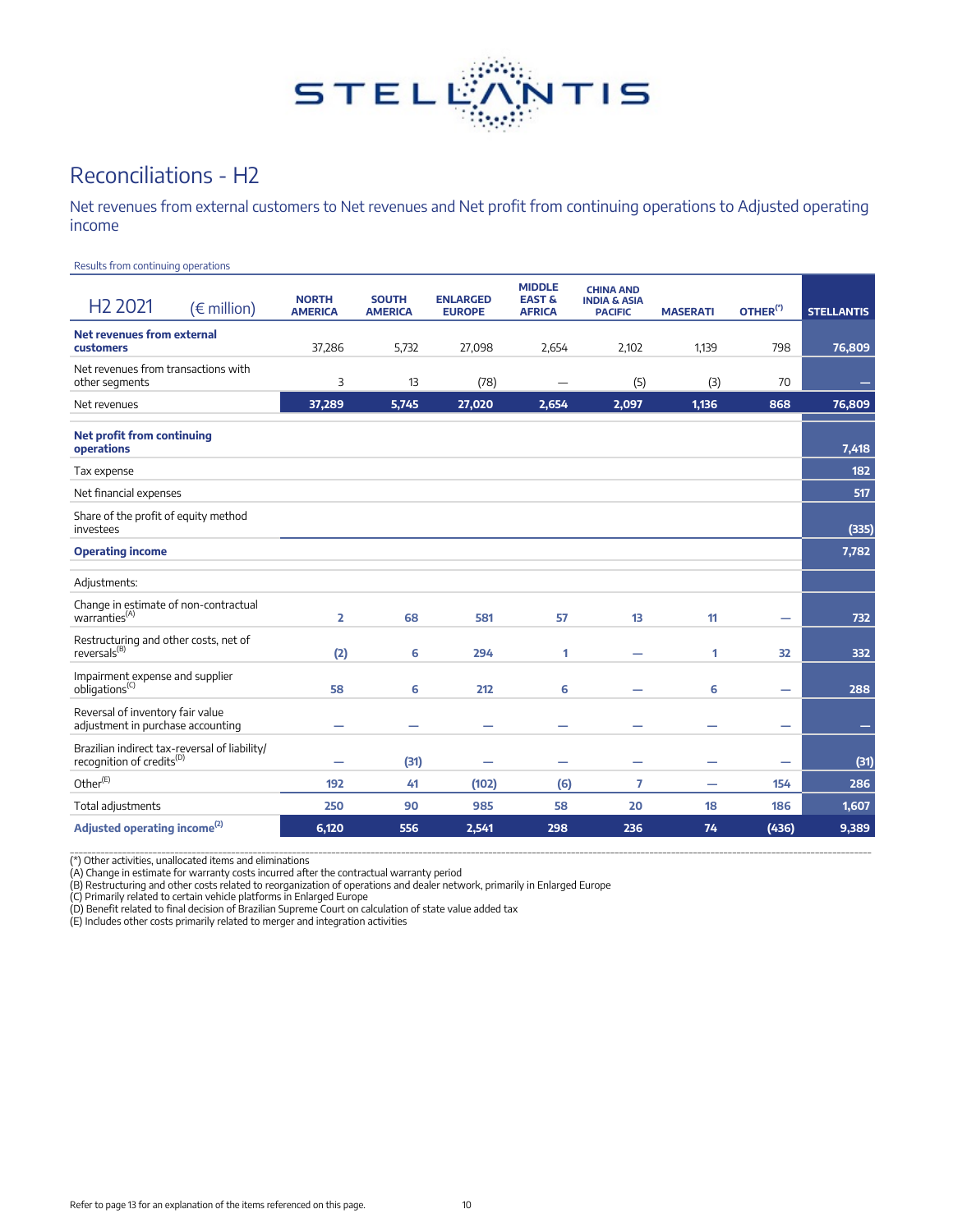

Net revenues from external customers to Pro Forma Net revenues and Net profit from continuing operations to Pro Forma Adjusted operating income

#### Results from continuing operations

|                                                                                             |                                |                                |                                  | <b>MIDDLE</b>                      | <b>CHINA</b><br><b>AND INDIA</b> |                 |                      |                   |
|---------------------------------------------------------------------------------------------|--------------------------------|--------------------------------|----------------------------------|------------------------------------|----------------------------------|-----------------|----------------------|-------------------|
| H <sub>2</sub> 2020<br>$(\in$ million)                                                      | <b>NORTH</b><br><b>AMERICA</b> | <b>SOUTH</b><br><b>AMERICA</b> | <b>ENLARGED</b><br><b>EUROPE</b> | <b>EAST &amp;</b><br><b>AFRICA</b> | & ASIA<br><b>PACIFIC</b>         | <b>MASERATI</b> | OTHER <sup>(*)</sup> | <b>STELLANTIS</b> |
| Net revenues from external customers,<br>restated <sup>(A)</sup>                            | 77                             | 674                            | 24,760                           | 1,959                              | 530                              |                 | 42                   | 28,042            |
| Add: FCA Net revenues from external<br>customers, July 1 - December 31, 2020 <sup>(B)</sup> | 37,563                         | 3,479                          | 9,232                            | 1,027                              | 1,424                            | 941             | 736                  | 54,402            |
| Add: Pro Forma adjustments <sup>(C)</sup>                                                   | 143                            | (95)                           | (251)                            |                                    | 10                               | (10)            | (27)                 | (230)             |
| Pro Forma Net revenues from external<br>customers, July 1 - December 31, 2020               | 37,783                         | 4,058                          | 33,741                           | 2,986                              | 1,964                            | 931             | 751                  | 82,214            |
| Net revenues from transactions with<br>other segments                                       | 9                              | $\overline{2}$                 | 56                               | 13                                 | 36                               | (1)             | (115)                |                   |
| Pro Forma Net revenues <sup>(D)</sup>                                                       | 37,792                         | 4,060                          | 33,797                           | 2,999                              | 2,000                            | 930             | 636                  | 82,214            |
| <b>Net profit from continuing</b><br>operations                                             |                                |                                |                                  |                                    |                                  |                 |                      | 1,541             |
| Tax expense                                                                                 |                                |                                |                                  |                                    |                                  |                 |                      | 349               |
| Net financial expenses                                                                      |                                |                                |                                  |                                    |                                  |                 |                      | 254               |
| Share of the loss of equity method<br>investees                                             |                                |                                |                                  |                                    |                                  |                 |                      | 150               |
| Add: FCA operating income, July 1 -<br>December 31, 2020                                    |                                |                                |                                  |                                    |                                  |                 |                      | 3,840             |
| Add: Pro forma adjustments                                                                  |                                |                                |                                  |                                    |                                  |                 |                      | 1,237             |
| <b>Pro Forma Operating income</b>                                                           |                                |                                |                                  |                                    |                                  |                 |                      | 7,371             |
| Adjustments:                                                                                |                                |                                |                                  |                                    |                                  |                 |                      |                   |
| Restructuring costs, net of reversals <sup>(E)</sup>                                        | 14                             | $\overline{2}$                 | 376                              |                                    |                                  |                 | 11                   | 403               |
| Impairment expense and supplier<br>obligations <sup>(F)</sup>                               | 138                            | (3)                            | 111                              | (1)                                | 55                               | 9               | 49                   | 358               |
| Provision for U.S. investigation<br>matters <sup>(G)</sup>                                  | -                              |                                | -                                | -                                  | -                                | -               | 222                  | 222               |
| Loss on disposal of investments <sup>(H)</sup>                                              |                                |                                | 40                               | 3                                  |                                  | -               | 20                   | 63                |
| Other <sup>(1)</sup>                                                                        | 3                              | (2)                            | (165)                            | (4)                                | -                                | 4               | 219                  | 55                |
| Total adjustments                                                                           | 155                            | (3)                            | 362                              | (2)                                | 55                               | 13              | 521                  | 1,101             |
| <b>Pro Forma Adjusted operating</b><br>income <sup>(2)</sup>                                | 5.247                          | 219                            | 2,865                            | 257                                | 164                              | 13              | (293)                | 8,472             |

(A) Net revenues from external customers of PSA as reported, re-presented to reflect the reportable segments presented by the Company, and to exclude the results of Faurecia,<br>(A) Net revenues from external customers of PSA

model years

(G) Provision recognized for estimated probable losses to settle matters under investigation by the U.S. Department of Justice, primarily related to criminal investigations associated with U.S. diesel emissions matters

(H) Primarily related to loss on disposal of investment in Enlarged Europe

(I) Primarily includes other costs related to merger and litigation proceedings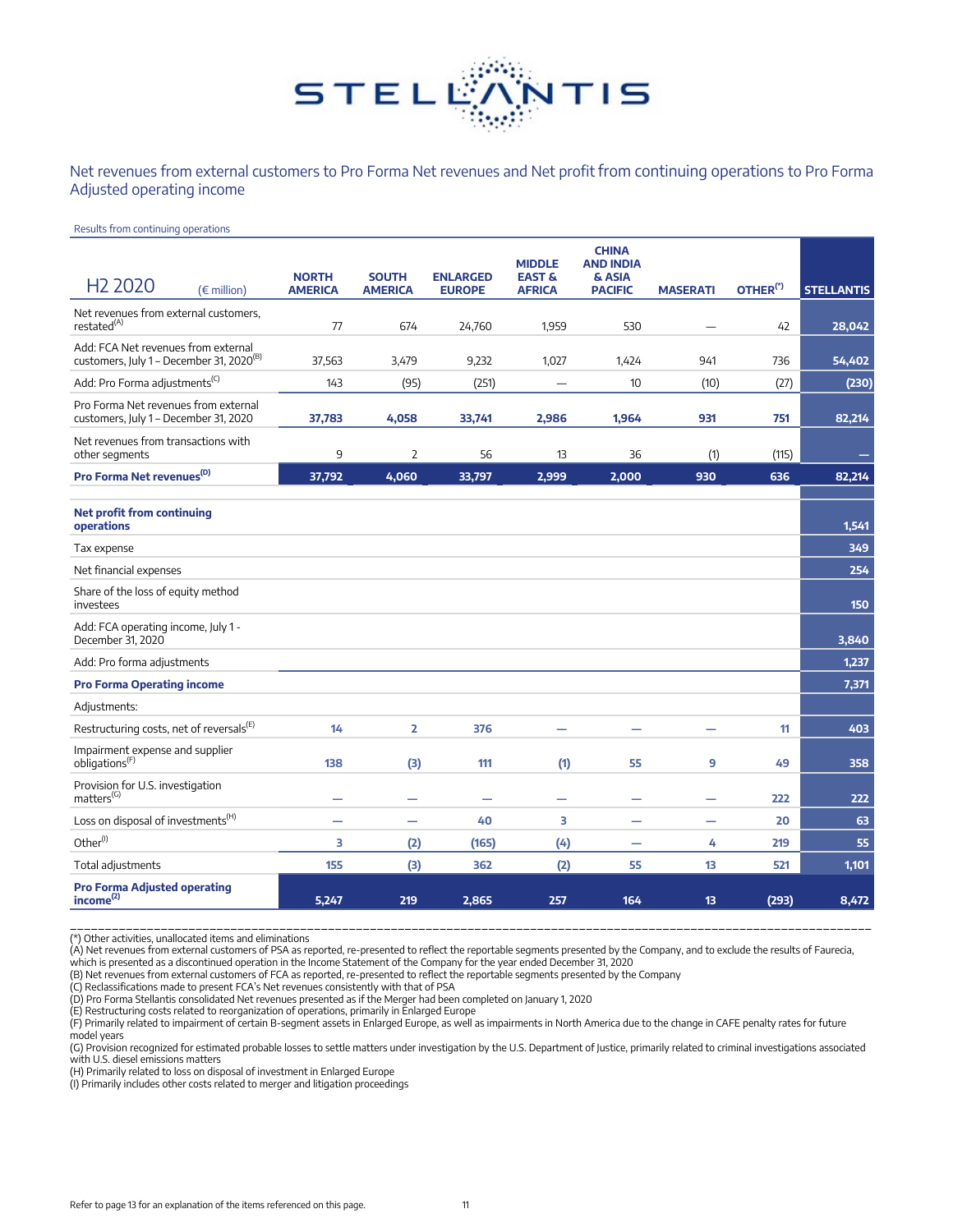

## Cash flows from operating activities to Industrial free cash flows

| H <sub>2</sub> 2021<br>$(\epsilon$ million)                                                                                                                                                        |        |
|----------------------------------------------------------------------------------------------------------------------------------------------------------------------------------------------------|--------|
| <b>Cash flows from operating activities</b>                                                                                                                                                        | 13,031 |
| Less: Cash flows from operating activities - discontinued operations                                                                                                                               |        |
| Cash flows from operating activities - continuing operations                                                                                                                                       | 13,031 |
| Less: Operating activities not attributable to industrial activities                                                                                                                               | 298    |
| Less: Capital Expenditures and capitalized research and development expenditures and change in amounts payable on property, plant<br>and equipment and intangible assets for industrial activities | 5,099  |
| Add: Proceeds from disposal of assets and other changes in investing activities                                                                                                                    | 227    |
| Less: Contributions of equity to joint ventures and minor acquisitions of consolidated subsidiaries and equity method investments                                                                  | 670    |
| Add: Net intercompany payments between continuing operations and discontinued operations                                                                                                           |        |
| Add: Defined benefit pension contributions, net of tax                                                                                                                                             | 44     |
| Industrial free cash flows $^{(3)}$                                                                                                                                                                | 7,235  |

## Aggregated Industrial free cash flows

| H <sub>2</sub> 2020 ( $\epsilon$ million)            |        |
|------------------------------------------------------|--------|
| PSA Automotive free cash flows                       | 6,261  |
| FCA Industrial free cash flows                       | 10,596 |
| Aggregated Industrial free cash flows <sup>(*)</sup> | 16,857 |

(\*) The aggregated Industrial free cash flows for H2 2020 is the simple aggregation of FCA and PSA (excluding Faurecia) and does not reflect purchase accounting adjustments required by IFRS.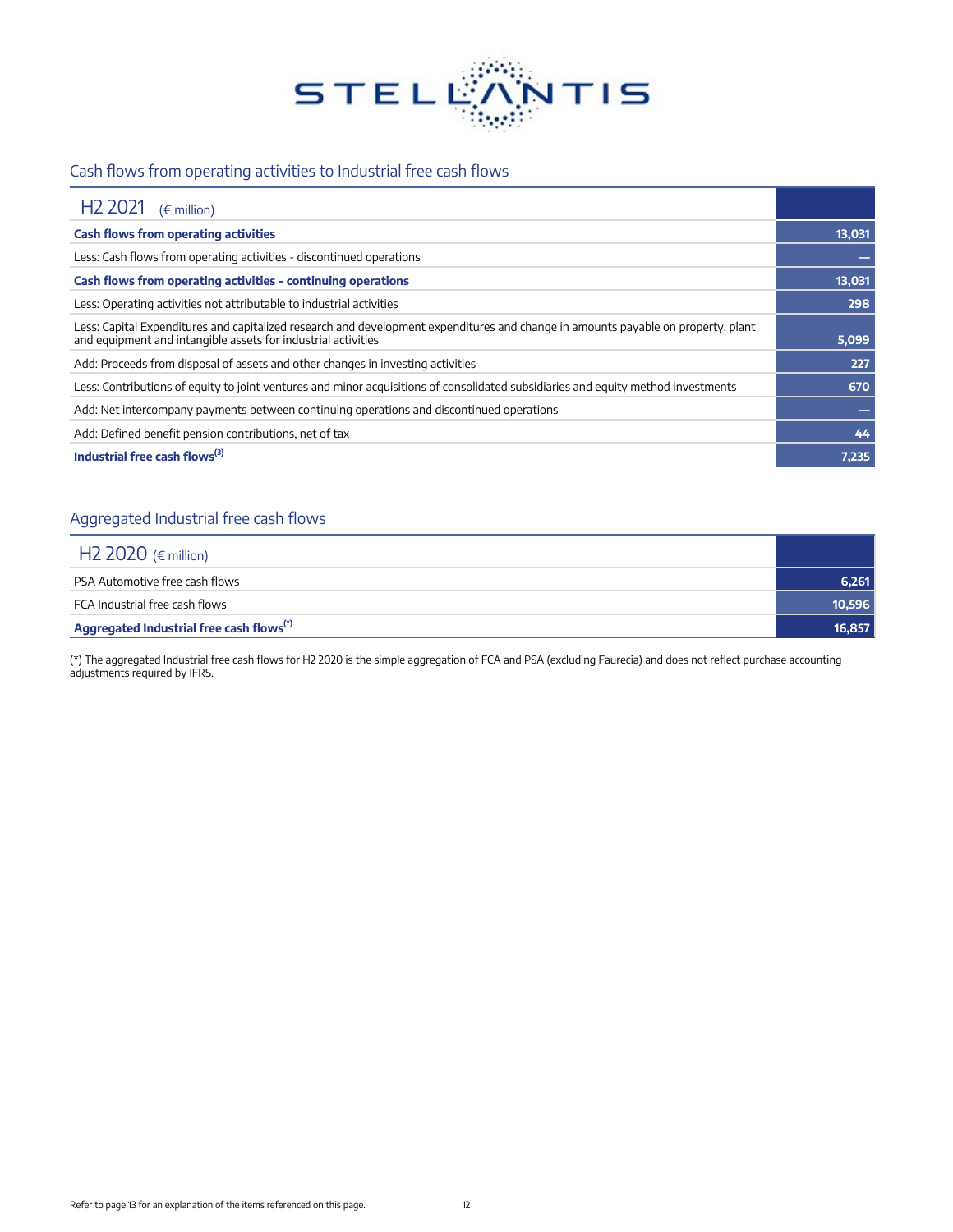

#### **NOTES**

(1) Completed merger of Peugeot S.A. ("PSA") with and into Fiat Chrysler Automobiles N.V. ("FCA") on January 16, 2021 ("Merger"). On January 17, 2021, combined company was renamed Stellantis N.V. ("Stellantis" or "Company"). PSA was determined to be the acquirer for accounting purposes, therefore, the historical financial statements of Stellantis represent the continuing operations of PSA, which also reflect the loss of control and the classification of Faurecia S.E. (Faurecia) as a discontinued operation as of January 1, 2021 with the restatement of comparative periods. Acquisition date of business combination was January 17, 2021, therefore, results of FCA for the period January 1 -16, 2021 are excluded from 2021 results unless otherwise stated. 2021 Pro Forma results are presented as if the merger had occurred on January 1, 2020 and include results of FCA for the period January 1 –16, 2021. H2 2020 and 2020 represent results of the continuing operations of PSA only and are not directly comparable to previously reported results of PSA and reflect accounting policies and reporting classifications of the Company. H2 2020 Pro Forma and 2020 Pro Forma results are presented as if the merger had occurred on January 1, 2020. The fair values assigned to the assets acquired and liabilities assumed have been finalized during the one-year measurement period from the acquisition date, as provided for by IFRS 3.

(2) Adjusted operating income/(loss) excludes from Net profit/(loss) from continuing operations adjustments comprising restructuring, impairments, asset write-offs, disposals of investments and unusual operating income/(expense) that are considered rare or discrete events and are infrequent in nature, as inclusion of such items is not considered to be indicative of the Company's ongoing operating performance, and also excludes Net financial expenses/(income), Tax expense/(benefit) and Share of the profit/(loss) of equity method investees.

Unusual operating income/(expense) are impacts from strategic decisions, as well as events considered rare or discrete and infrequent in nature, as inclusion of such items is not considered to be indicative of the Company's ongoing operating performance. Unusual operating income/(expense) includes, but may not be limited to: impacts from strategic decisions to rationalize Stellantis' core operations; facility-related costs stemming from Stellantis' plans to match production capacity and cost structure to market demand, and; convergence and integration costs directly related to significant acquisitions or mergers.

For the year ended December 31, 2021, Pro Forma Adjusted operating income includes the Adjusted operating income of FCA for the period January 1 - 16, 2021. For the year ended December 31, 2020, Pro Forma Adjusted operating income includes the Adjusted operating income result of FCA for the period January 1 - December 31, 2020. For the six months ended December 31, 2020, Pro Forma Adjusted operating income includes the Adjusted operating income result of FCA for the period July 1 - December 31, 2020.

(3) Industrial free cash flows is calculated as Cash flows from operating activities less: cash flows from operating activities from discontinued operations; cash flows from operating activities related to financial services, net of eliminations; investments in property, plant and equipment and intangible assets for industrial activities; contributions of equity to joint ventures and minor acquisitions of consolidated subsidiaries and equity method investments; adjusted for: net intercompany payments between continuing operations and discontinued operations; proceeds from disposal of assets and contributions to defined benefit pension plans, net of tax. For the year ended December 31, 2021, Pro Forma Industrial free cash flows includes the Industrial free cash flows of FCA for the period January 1 - 16, 2021. The timing of Industrial free cash flows may be affected by the timing of monetization of receivables and the payment of accounts payables, as well as changes in other components of working capital, which can vary from period to period due to, among other things, cash management initiatives and other factors, some of which may be outside of the Company's control.

(4) Combined shipments include shipments by the Company's consolidated subsidiaries and unconsolidated joint ventures, whereas Consolidated shipments only include shipments by the Company's consolidated subsidiaries.

(5) Source: IHS Global Insight, Wards, China Passenger Car Association and Company estimates.

(6) Industrial net financial position is calculated as Debt plus derivative financial liabilities related to industrial activities less cash and cash equivalents, financial securities that are considered liquid, current financial receivables from the Group or its jointly controlled financial services entities and derivative financial assets and collateral deposits; therefore, debt, cash and cash equivalents and other financial assets/ liabilities pertaining to Stellantis' financial services entities are excluded from the computation of the Industrial net financial position. Industrial net financial position includes the Industrial net financial position classified as held for sale.

Market share information is derived from third-party industry sources (e.g. European Automobile Manufacturers Association (ACEA), Ward's Automotive, Associação Nacional dos Fabricantes de Veículos Automotores (ANFAVEA)) and internal information. Represents Passenger cars (PC) and light commercial vehicles (LCV), except as noted below:

- India & Asia Pacific reflects aggregate for major markets where Stellantis competes (Japan (PC), India (PC), South Korea (PC + Pickups), Australia and South East Asia)
- Middle East & Africa exclude Iran, Sudan and Syria
- Maserati reflects aggregate for 17 major markets where Maserati competes and is derived from IHS data, Maserati competitive segment and internal information

Commercial Vehicles market share refers to light commercial vehicles. EU30 = EU27 (excluding Malta), Iceland, Norway, Switzerland and UK.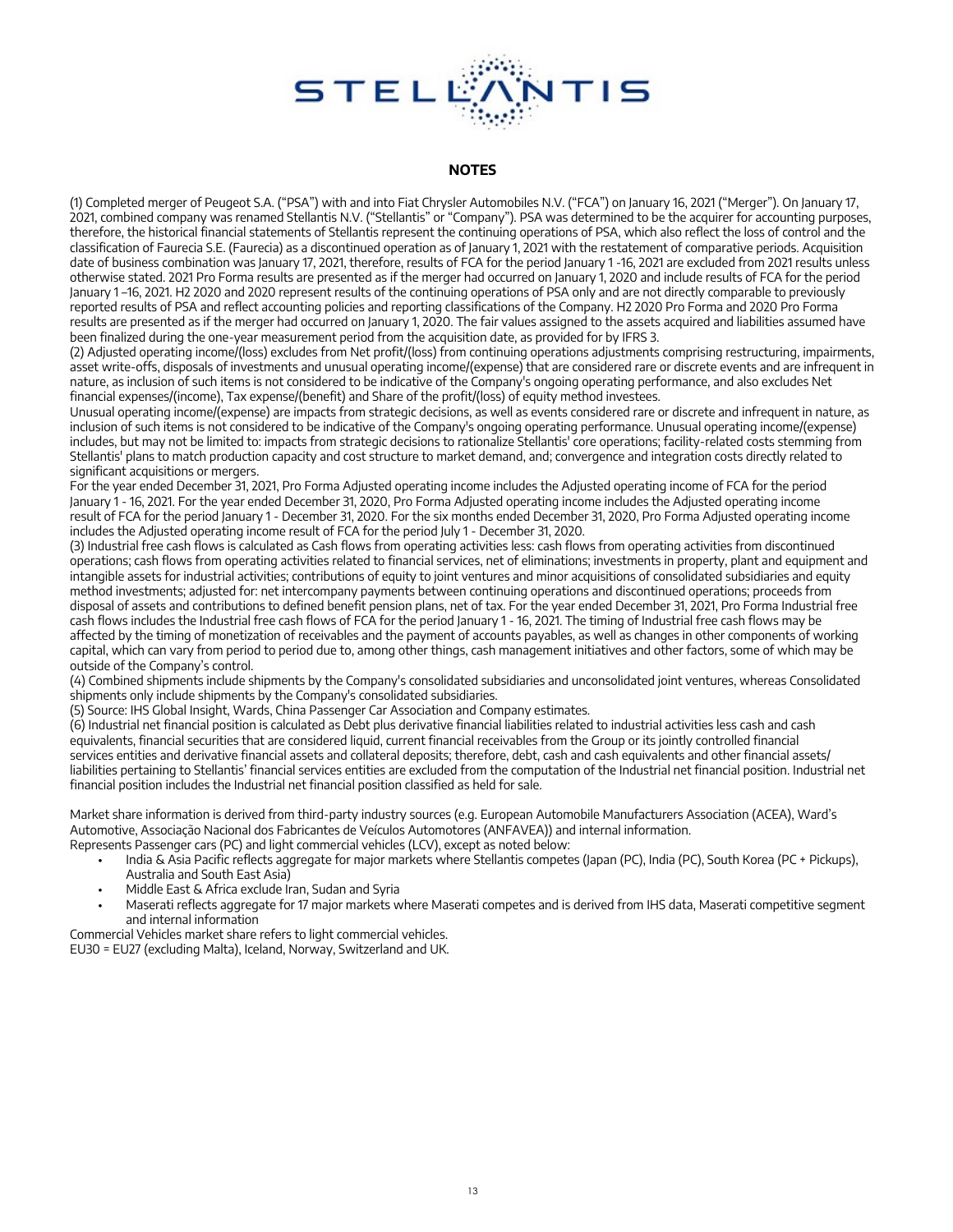

## Appendix

#### **UNAUDITED PRO FORMA CONSOLIDATED FINANCIAL INFORMATION**

This Unaudited Pro Forma Consolidated Financial Information has been prepared to give effect to completion of the merger of PSA and FCA to create Stellantis, which was completed on January 17, 2021, as if it had been completed on January 1, 2020. The Unaudited Pro Forma Consolidated Financial Information includes the unaudited pro forma consolidated income statement for years ended December 31, 2021 and 2020 and the related explanatory notes (the "Unaudited Pro Forma Consolidated Financial Information"). The Unaudited Pro Forma Consolidated Financial Information has been prepared for illustrative purposes only with the aim to provide comparative period income statement information, and does not necessarily represent what the actual results of operations would have been had the merger been completed on January 1, 2020. Additionally, the Unaudited Pro Forma Consolidated Financial Information does not attempt to represent, or be an indication of, the future results of operations or cash flows of Stellantis. No pro forma statement of financial position has been presented as the effects of the merger have been reflected in the Consolidated Statement of Financial Position of Stellantis as of December 31, 2021.

The Unaudited Pro Forma Consolidated Financial Information presented herein is derived from (i) the Consolidated Income Statement of Stellantis for the years ended December 31, 2021 and 2020, (ii) FCA's Consolidated Income Statement for the year ended December 31, 2020, contained in FCA's Annual Report on Form 20-F filed with the SEC on March 4, 2020, (iii) the consolidated statement of income included in the audited consolidated financial statements of PSA for the year ended December 31, 2020 in the Consolidated Financial Statements and Management's Discussion and Analysis of Groupe PSA on Form 6-K, furnished to the SEC on March 4, 2021, and (iv) FCA's accounting records for the period from January 1, 2021 to January 16, 2021. The Unaudited Pro Forma Consolidated Financial Information should be read in conjunction with the historical consolidated financial statements referenced above and the accompanying notes thereto.

The consolidated financial statements of Stellantis, PSA and FCA are prepared in accordance with International Financial Reporting Standards ("IFRS") as issued by the International Accounting Standards Board ("IASB") and in accordance with IFRS as adopted by the European Union. There is no effect on the consolidated financial statements resulting from differences between IFRS as issued by the IASB and IFRS as adopted by the European Union. The Unaudited Pro Forma Consolidated Financial Information is prepared on a basis that is consistent with the accounting policies used in the preparation of the Consolidated Financial Statements of Stellantis as of and for year ended December 31, 2021 and 2020.

The historical consolidated financial information has been adjusted in the accompanying Unaudited Pro Forma Consolidated Financial Information to give effect to unaudited pro forma events that are directly attributable to the merger and factually supportable. Specifically, the pro forma adjustments relate to the following:

- The purchase price allocation, primarily to reflect adjustments to depreciation and amortization associated with the acquired property, plant and equipment and intangible assets with a finite useful life, as well as a reduction in the interest expense related to the fair value adjustment to financial liabilities.
- The alignment of accounting policies of FCA to those applied by Stellantis.
- The elimination of intercompany transactions between FCA and PSA.

The pro forma adjustments relate to the two periods from January 1, 2020 to December 31, 2020 and from January 1, 2021 to January 16, 2021.

The Unaudited Pro Forma Consolidated Financial Information does not reflect any anticipated synergies, operating efficiencies or cost savings that may be achieved, or any integration costs that may be incurred, following the completion of the merger.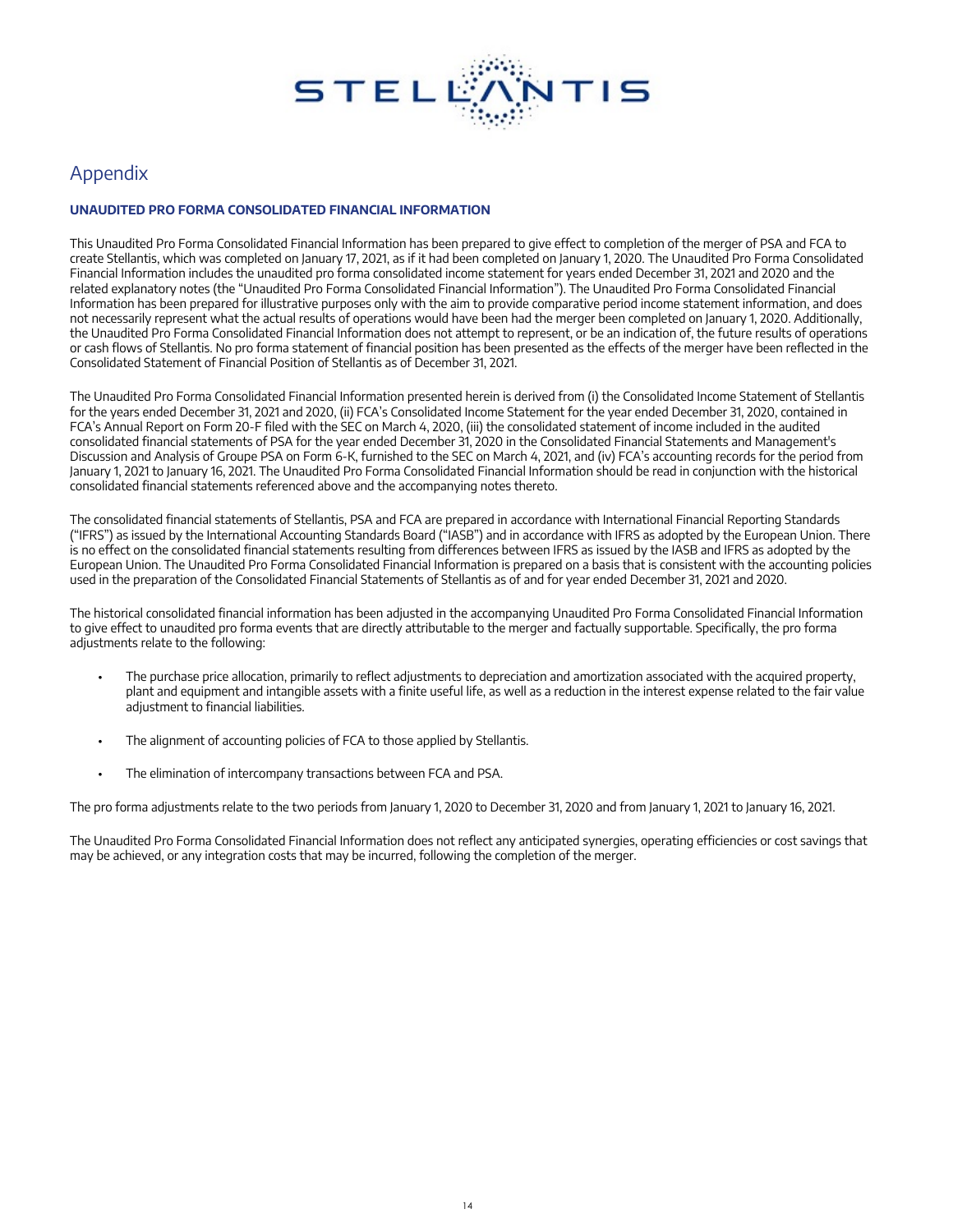

#### UNAUDITED PRO FORMA CONSOLIDATED INCOME STATEMENTS FOR THE YEARS ENDED DECEMBER 31, 2021 AND 2020

| 2021 ( $\epsilon$ million, except per share amounts)     | <b>Stellantis</b> | January 1 - 16,<br>2021 results of<br><b>FCA</b> | <b>Purchase</b><br><b>Price</b><br><b>Allocation</b> | <b>Other</b><br>adjustments | <b>Stellantis Pro</b><br><b>Forma</b><br><b>Consolidated</b><br><b>Income</b><br><b>Statement</b> |
|----------------------------------------------------------|-------------------|--------------------------------------------------|------------------------------------------------------|-----------------------------|---------------------------------------------------------------------------------------------------|
|                                                          | Note 1            | Note 2                                           | Note 3                                               | Note 4                      |                                                                                                   |
| Net revenues                                             | 149,419           | 2,704                                            | $\overline{2}$                                       | (6)                         | 152,119                                                                                           |
| Cost of revenues                                         | 119,943           | 2,322                                            | (52)                                                 | (6)                         | 122,207                                                                                           |
| Selling, general and other costs                         | 9,130             | 192                                              | (2)                                                  |                             | 9,320                                                                                             |
| Research and development costs                           | 4,487             | 113                                              | (40)                                                 |                             | 4,560                                                                                             |
| Gains/(Losses) on disposal of investments                | (35)              | $\overline{\phantom{0}}$                         | $\overline{\phantom{0}}$                             | $\overline{\phantom{0}}$    | (35)                                                                                              |
| Restructuring costs                                      | 698               | $\overline{\phantom{0}}$                         | $\overline{\phantom{0}}$                             | $\overline{\phantom{0}}$    | 698                                                                                               |
| <b>Operating income</b>                                  | 15,126            | 77                                               | 96                                                   | $\overline{\phantom{0}}$    | 15,299                                                                                            |
| Net financial expenses                                   | 734               | 29                                               | (17)                                                 | -                           | 746                                                                                               |
| <b>Profit before taxes</b>                               | 14,392            | 48                                               | 113                                                  | $\overline{\phantom{0}}$    | 14,553                                                                                            |
| Tax expense                                              | 1,911             | 21                                               | $\overline{7}$                                       |                             | 1,939                                                                                             |
| Share of the profit of equity method investees           | 737               | 3                                                |                                                      | ÷.                          | 740                                                                                               |
| Net profit from continuing operations                    | 13,218            | 30                                               | 106                                                  | -                           | 13,354                                                                                            |
| Profit from discontinued operations, net of tax          | 990               | $\overline{\phantom{0}}$                         |                                                      | $\overline{\phantom{0}}$    | 990                                                                                               |
| <b>Net profit</b>                                        | 14,208            | 30                                               | 106                                                  | $\overline{\phantom{0}}$    | 14,344                                                                                            |
|                                                          |                   |                                                  |                                                      |                             |                                                                                                   |
| Net profit attributable to:                              |                   |                                                  |                                                      |                             |                                                                                                   |
| Owners of the parent                                     | 14,200            | 30                                               | 106                                                  |                             | 14,336                                                                                            |
| Non controlling interests                                | 8                 | $\overline{\phantom{0}}$                         | -                                                    | -                           | 8                                                                                                 |
|                                                          |                   |                                                  |                                                      |                             |                                                                                                   |
| Net profit from continuing operations                    |                   |                                                  |                                                      |                             |                                                                                                   |
| Owners of the parent                                     | 13,210            | 30                                               | 106                                                  | $\overline{\phantom{0}}$    | 13,346                                                                                            |
| Non controlling interests                                | 8                 |                                                  |                                                      | $\overline{\phantom{0}}$    | 8                                                                                                 |
|                                                          |                   |                                                  |                                                      |                             |                                                                                                   |
| Earnings per share (€/share):                            |                   |                                                  |                                                      |                             |                                                                                                   |
| Basic earnings per share                                 | 4.64              |                                                  |                                                      |                             | 4.69                                                                                              |
| Diluted earnings per share                               | 4.51              |                                                  |                                                      |                             | 4.55                                                                                              |
|                                                          |                   |                                                  |                                                      |                             |                                                                                                   |
| Earnings per share from continuing operations (€/share): |                   |                                                  |                                                      |                             |                                                                                                   |
| Basic earnings per share                                 | 4.32              |                                                  |                                                      |                             | 4.36                                                                                              |
| Diluted earnings per share                               | 4.19              |                                                  |                                                      |                             | 4.23                                                                                              |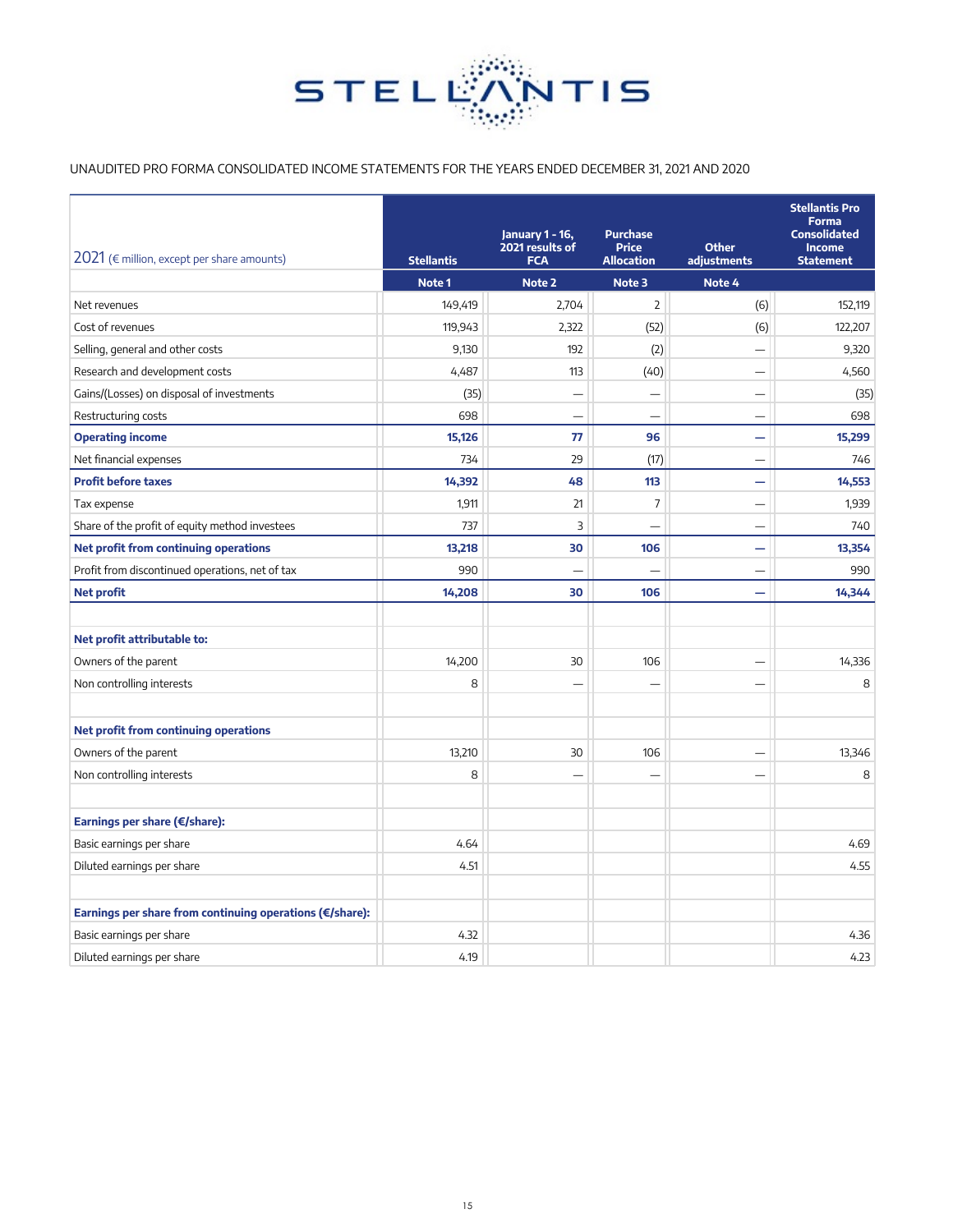

| 2020 (€ million, except per share amounts)               | <b>PSA Historical</b><br><b>Consolidated (as</b><br>adjusted) | <b>FCA Historical</b><br><b>Consolidated</b> | <b>Purchase</b><br><b>Price</b><br><b>Allocation</b> | <b>Other</b><br>adjustments | <b>Stellantis Pro</b><br><b>Forma</b><br><b>Consolidated</b><br><b>Income</b><br><b>Statement</b> |
|----------------------------------------------------------|---------------------------------------------------------------|----------------------------------------------|------------------------------------------------------|-----------------------------|---------------------------------------------------------------------------------------------------|
|                                                          | Note 1                                                        | Note 2                                       | Note 3                                               | Note 4                      |                                                                                                   |
| Net revenues                                             | 47,656                                                        | 86,676                                       | 110                                                  | (560)                       | 133,882                                                                                           |
| Cost of revenues                                         | 38,250                                                        | 75,962                                       | (1,266)                                              | (759)                       | 112,187                                                                                           |
| Selling, general and other costs                         | 3,923                                                         | 5,501                                        | (52)                                                 | 25                          | 9,397                                                                                             |
| Research and development costs                           | 2,231                                                         | 2,979                                        | (960)                                                | 301                         | 4,551                                                                                             |
| Gains/(Losses) on disposal of investments                | 174                                                           | $\overline{4}$                               |                                                      | $\overline{\phantom{0}}$    | 178                                                                                               |
| Restructuring costs                                      | 416                                                           | 73                                           |                                                      |                             | 489                                                                                               |
| <b>Operating income/(loss)</b>                           | 3,010                                                         | 2,165                                        | 2,388                                                | (127)                       | 7,436                                                                                             |
| Net financial expenses                                   | 94                                                            | 993                                          | (380)                                                | (35)                        | 672                                                                                               |
| <b>Profit/(loss) before taxes</b>                        | 2,916                                                         | 1,172                                        | 2,768                                                | (92)                        | 6,764                                                                                             |
| Tax expense                                              | 504                                                           | 1,332                                        | 240                                                  | 8                           | 2,084                                                                                             |
| Share of the profit/(loss) of equity method investees    | (74)                                                          | 184                                          |                                                      |                             | 110                                                                                               |
| Net profit/(loss) from continuing operations             | 2,338                                                         | 24                                           | 2,528                                                | (100)                       | 4,790                                                                                             |
| Loss from discontinued operations, net of tax            | (315)                                                         |                                              |                                                      |                             | (315)                                                                                             |
| Net profit/(loss)                                        | 2,023                                                         | 24                                           | 2,528                                                | (100)                       | 4,475                                                                                             |
|                                                          |                                                               |                                              |                                                      |                             |                                                                                                   |
| Net profit/(loss) attributable to:                       |                                                               |                                              |                                                      |                             |                                                                                                   |
| Owners of the parent                                     | 2,173                                                         | 29                                           | 2,512                                                | (100)                       | 4,614                                                                                             |
| Non controlling interests                                | (150)                                                         | (5)                                          | 16                                                   |                             | (139)                                                                                             |
|                                                          |                                                               |                                              |                                                      |                             |                                                                                                   |
| Net profit/(loss) from continuing operations             |                                                               |                                              |                                                      |                             |                                                                                                   |
| Owners of the parent                                     | 2,353                                                         | 29                                           | 2,512                                                | (100)                       | 4,794                                                                                             |
| Non controlling interests                                | (15)                                                          | (5)                                          | 16                                                   |                             | (4)                                                                                               |
|                                                          |                                                               |                                              |                                                      |                             |                                                                                                   |
| Earnings per share (€/share):                            |                                                               |                                              |                                                      |                             |                                                                                                   |
| Basic earnings per share                                 | 1.41                                                          |                                              |                                                      |                             | 1.48                                                                                              |
| Diluted earnings per share                               | 1.34                                                          |                                              |                                                      |                             | 1.43                                                                                              |
|                                                          |                                                               |                                              |                                                      |                             |                                                                                                   |
| Earnings per share from continuing operations (€/share): |                                                               |                                              |                                                      |                             |                                                                                                   |
| Basic earnings per share                                 | 1.52                                                          |                                              |                                                      |                             | 1.54                                                                                              |
| Diluted earnings per share                               | 1.45                                                          |                                              |                                                      |                             | 1.48                                                                                              |

The accompanying notes are an integral part of the Unaudited Pro Forma Consolidated Financial Information.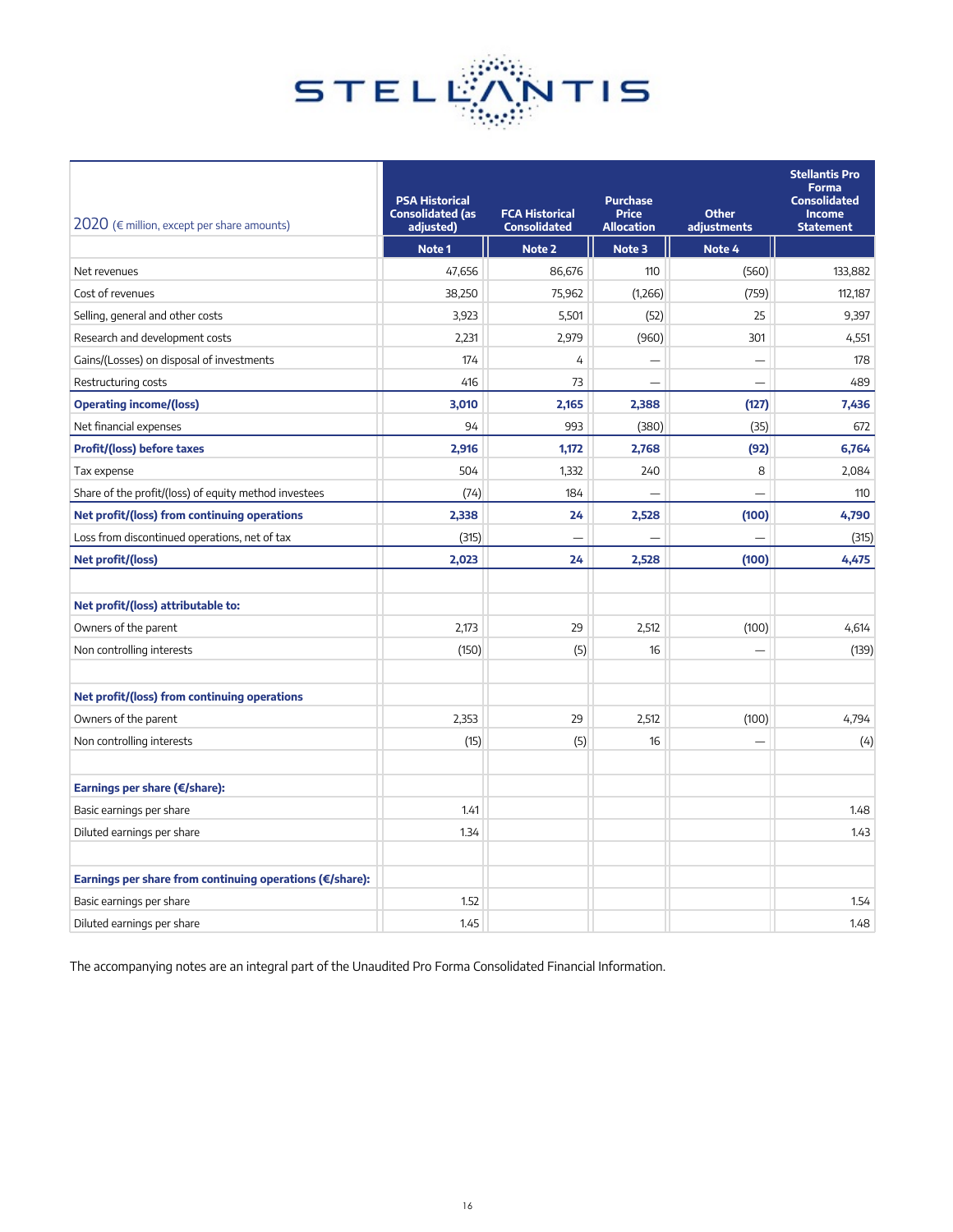

#### **NOTES TO UNAUDITED PRO FORMA CONSOLIDATED FINANCIAL INFORMATION**

#### **Note 1 – Stellantis**

This column represents the Consolidated Income Statement of Stellantis for the year ended December 31, 2021 and the PSA Historical Consolidated Income Statement (as adjusted) for the year ended December 31, 2020, which is derived from the historical consolidated statement of income of PSA for the year ended December 31, 2020.

In accordance with IFRS 3, PSA was determined to be the acquirer for accounting purposes, therefore, the year ended December 31, 2020 represents the continuing operations of PSA.

#### **Note 2 – FCA Historical**

This column represents FCA's results for the period from January 1, 2021 to January 16, 2021, as derived from FCA's accounting records as well as the FCA consolidated income statement included in FCA's audited consolidated financial statements for the year ended December 31, 2020. In order to conform to the presentation of Stellantis in its Consolidated Income Statement for the years ended December 31, 2021 and 2020, Results from investments related to equity method investments are reclassified to Share of the profit of equity method investees, and Results from Investments other than equity method investments are reclassified to Net financial expenses.

#### **Note 3 – Purchase Price Allocation**

As noted in the introduction to this Unaudited Pro Forma Consolidated Financial Information, the merger has been accounted for using the acquisition method of accounting in accordance with IFRS 3, with PSA identified as the accounting acquirer (reverse acquisition accounting). The acquisition method of accounting under IFRS 3 applies the fair value concepts defined in IFRS 13 and requires, among other things, that the assets acquired and the liabilities assumed in a business combination be recognized by the acquirer at their fair values as of the merger date, which for accounting purposes was January 17, 2021. As a result, the acquisition method of accounting has been applied and the assets and liabilities of FCA have been recognized at the merger acquisition date at their respective fair values, with limited exceptions as permitted by IFRS 3. The excess of the consideration transferred over the fair value of FCA's assets acquired and liabilities assumed has been recorded as goodwill.

The Unaudited Pro Forma Consolidated Financial Information reflects the effects of the purchase accounting adjustments, where applicable, on the unaudited pro forma consolidated income statement for the years ended December 31, 2021 and 2020 as if the merger had occurred on January 1, 2020.

The following tables provide a summary of the pro forma effects of the purchase price allocation adjustments in the unaudited pro forma consolidated income statement for the years ended December 31, 2021 and 2020.

For the period January 1 - 16, 2021

| January 1 - 16, 2021 (€ million) | <b>Intangible</b><br>assets | <b>Property, plant</b><br>and equipment $  $ | <b>Financial</b><br><b>liabilities</b> | <b>Other</b> | <b>Total</b> |
|----------------------------------|-----------------------------|----------------------------------------------|----------------------------------------|--------------|--------------|
|                                  | (A)                         | (B)                                          | (C)                                    | (D)          |              |
| Net revenues                     |                             |                                              |                                        |              |              |
| Cost of revenues                 |                             | 45                                           | –                                      |              | 52           |
| Selling, general and other costs |                             |                                              |                                        |              |              |
| Research and development costs   | 40                          |                                              |                                        |              | 40           |
| Net financial expenses/(income)  |                             |                                              | 21                                     | (4)          | 17           |
| Tax expenses                     | (4)                         |                                              | (3)                                    | —            | (7)          |
| <b>Net profit</b>                | 36                          | 47                                           | 18                                     | 5            | 106          |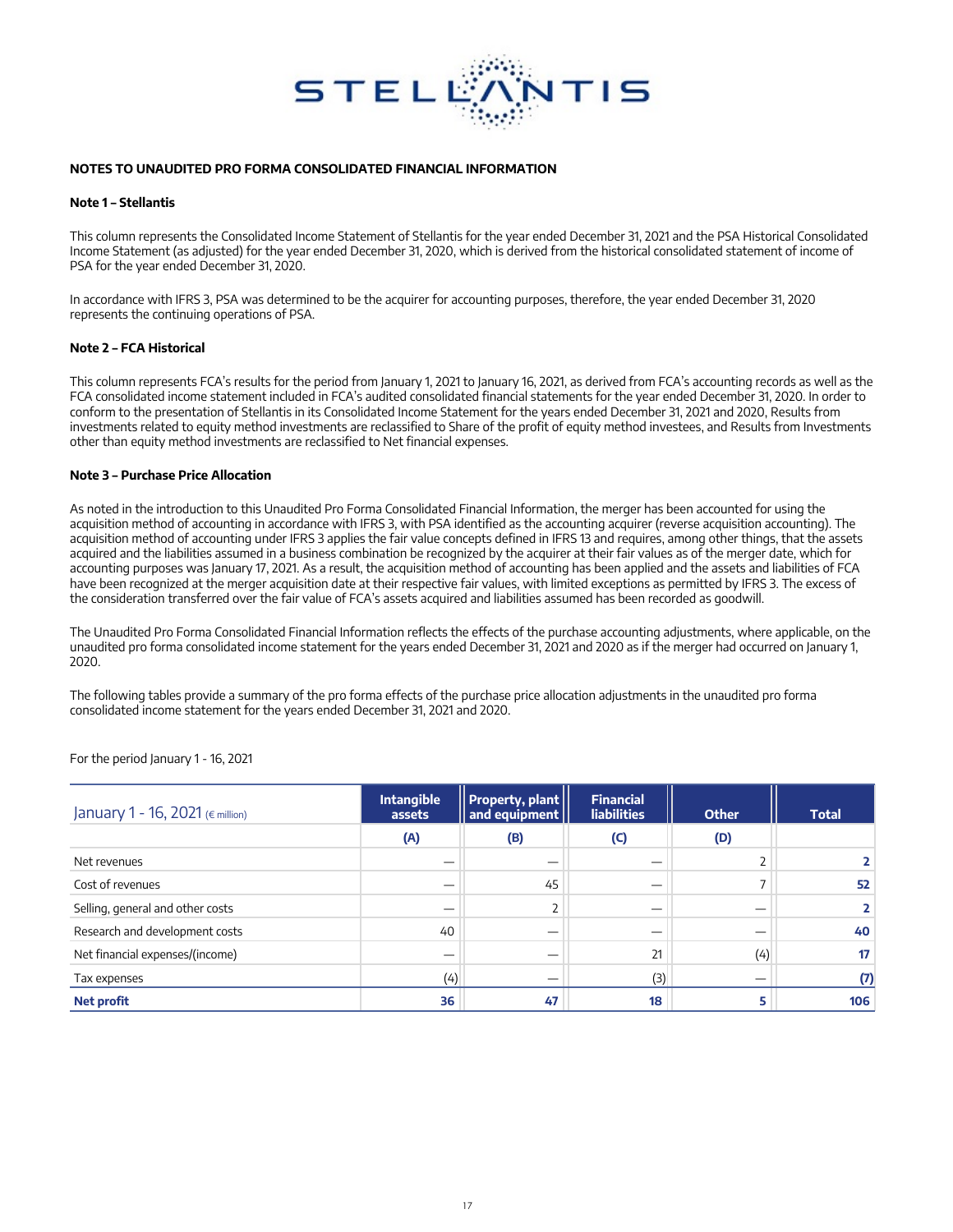

#### For the year ended December 31, 2020

| 2020 ( $\epsilon$ million)       | <b>Property, plant</b><br><b>Intangible</b><br>and equipment   <br>assets |       | <b>Financial</b><br><b>liabilities</b> | <b>Other</b> | <b>Total</b> |
|----------------------------------|---------------------------------------------------------------------------|-------|----------------------------------------|--------------|--------------|
|                                  | (A)                                                                       | (B)   | $\mathsf{(C)}$                         | (D)          |              |
| Net revenues                     |                                                                           |       |                                        | 110          | 110          |
| Cost of revenues                 | (4)                                                                       | 1,092 |                                        | 178          | 1,266        |
| Selling, general and other costs | 8                                                                         | 44    |                                        |              | 52           |
| Research and development costs   | 960                                                                       |       |                                        |              | 960          |
| Net financial expenses/(income)  |                                                                           |       | 462                                    | (82)         | 380          |
| Tax expenses                     | (90)                                                                      | (28)  | (74)                                   | (48)         | (240)        |
| <b>Net profit</b>                | 874                                                                       | 1.108 | 388                                    | 158          | 2,528        |

The pro forma adjustments are described in further detail below.

#### A. Intangible assets

The fair value of brands (Jeep, Ram, Dodge, Fiat, Maserati, Alfa Romeo and Mopar) was determined through an income approach based on the relief from royalty method, which requires an estimate of future expected cash flows. The useful life associated with the brands is determined to be indefinite. For capitalized development expenditures, the fair value has been assessed according to a multi-criteria approach based on relief from royalty method and an excess-earning method. The fair value for the Dealer network has been assessed using the replacement cost method. The fair value of reacquired rights has been valued based on the discounted cash flows expected from the related agreement.

Amortization of intangible assets has been calculated on the fair value taking into account the estimated remaining useful life of the acquired assets. The related change in amortization as a result of the fair value adjustment to intangible assets was a net decrease in amortization expense of €40 million and €964 million for the period January 1 to January 16, 2021 and for the year ended December 31, 2020, respectively, of which €40 million and €960 million has been recorded within Research and development costs in relation to capitalized research and development costs and other intangible assets, respectively, and €8 million has been recorded within Selling, general and other costs in relation to the dealer network and (4) million has been recorded within Cost of revenues in relation to reacquired rights for the year ended December 31, 2020.

B. Property, plant and equipment

The fair value of property, plant and equipment was determined primarily through the replacement cost method, which requires an estimation of the physical, functional and economic obsolescence of the related assets. A market approach, which requires the comparison of the subject assets to transactions involving comparable assets, was applied to determine the fair value of land. The fair value of certain assets was determined through an income approach.

Depreciation has been calculated on the fair value taking into account the estimated remaining useful life of the acquired assets. The related change in depreciation as a result of the fair value adjustment to property, plant and equipment was a decrease in depreciation expense of €47 million and €1,136 million for the period January 1 to January 16, 2021 and for the year ended December 31, 2020, respectively, of which €45 million and €1,092 million has been recorded within Cost of revenues and €2 million and €44 million has been recorded within Selling, general and other costs in the Unaudited Pro Forma Consolidated Financial Information.

C. Financial liabilities

Purchase price adjustments were recognized to step up to fair value the financial liabilities based on quoted market prices for listed debt and based on discounted cash flow models for debt that is not listed. The fair value adjustments to financial liabilities resulted in a decrease in interest expense due to the decrease of the effective interest rate based on current market conditions, of €21 million and €462 million for the period January 1 to January 16, 2021 and for the year ended December 31, 2020, respectively, and has been recorded within Net financial income (expense) in the Unaudited Pro Forma Consolidated Financial Information.

D. Other

#### Primarily reflects:

• the recognition of additional revenue of €2 million and €54 million for the period January 1 to January 16, 2021 and for the year ended December 31, 2020, respectively, as a result of a step up to fair value of deferred revenue relating to extended warranty service contracts, as well as additional finance costs of €4 million and €93 million for the period January 1 to January 16, 2021 and for the year ended December 31, 2020, respectively, due to the recognition of the fair value adjustments of the related liabilities.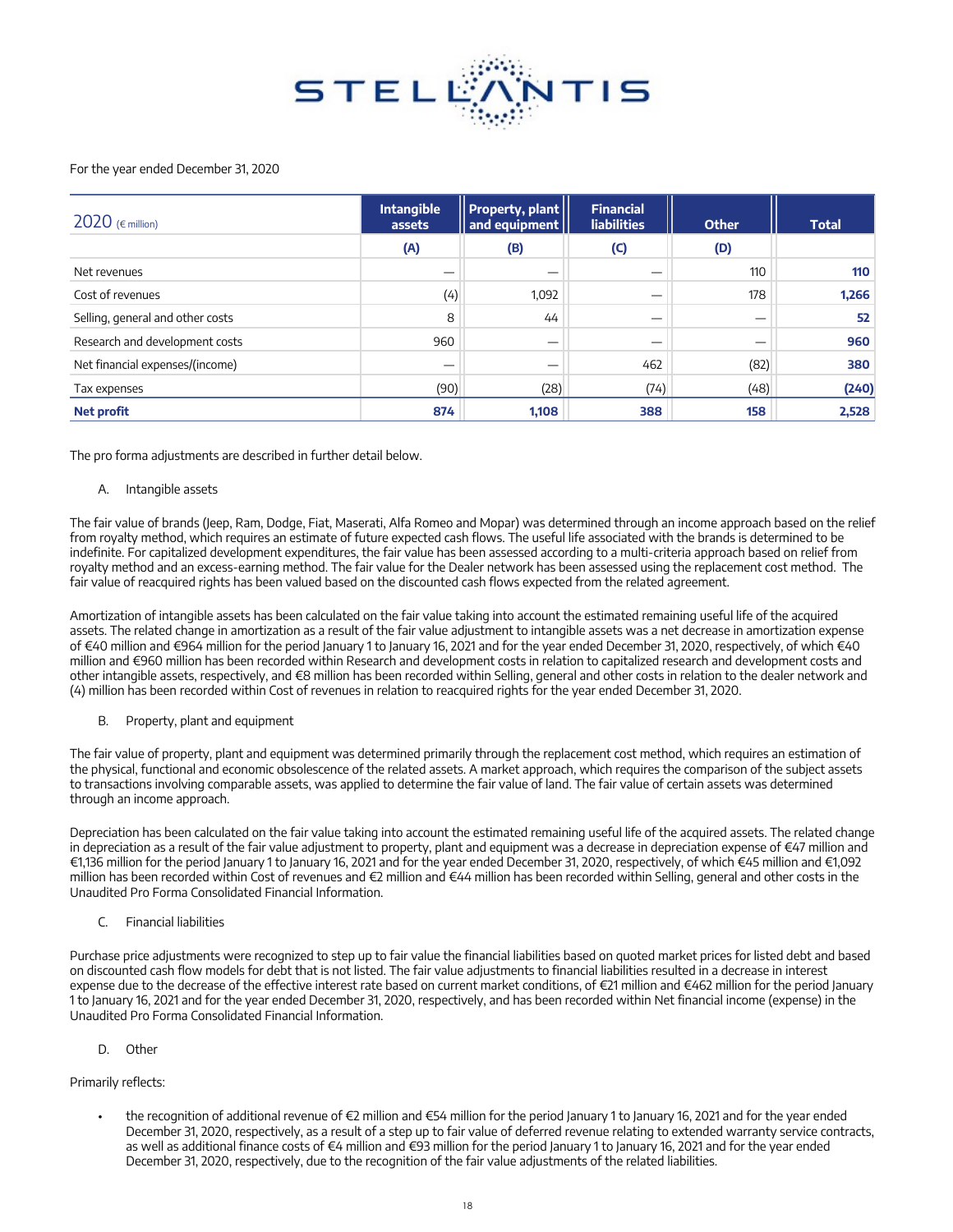

the reversal of the impact on cost of revenues of €7 million and €232 million for the period January 1 to January 16, 2021 and for the year ended December 31, 2020, respectively, of certain prepaid assets that were written off as part of the purchase price allocation.

The step up in the value of inventories has not been recognized as a pro forma adjustment as this impact has been recognized in Stellantis results for the year ended December 31, 2021.

E. Tax expense

Represents the tax effects on the pro forma adjustments reflected in the unaudited pro forma consolidated income statement, calculated based on statutory tax rates applicable in the relevant jurisdictions.

#### **Note 4 – Other Adjustments**

Other adjustments mainly include the following:

- the elimination of the intercompany transactions with Sevel in the Stellantis Consolidated Income Statement for the year ended December 31, 2020 of €534 million. Sevel is a joint operation that was previously owned 50 percent each by both PSA and FCA. Upon completion of the merger, Stellantis holds 100 percent of Sevel, which is fully consolidated from that date;
- The alignment of FCA's accounting policies to Stellantis accounting policies resulting in a net decrease in Net profit of €100 million for the year ended December 31, 2020, primarily relating to an increase in Research and development expenditures expensed.
- the alignment of the classification of certain items to align to Stellantis' income statement presentation.

#### **Note 5 - Pro Forma Earnings per Share**

Pro Forma basic earnings per share is calculated by dividing the Pro Forma Net profit from continuing operations attributable to the owners of the parent by the Pro Forma weighted average number of shares outstanding, as adjusted for the merger.

Pro Forma diluted earnings per share is calculated by adjusting the historical diluted weighted average number of shares outstanding with the Pro Forma weighted average number of dilutive shares outstanding, as adjusted for the merger.

Regarding the Pro Forma basic and diluted earnings per share from continuing operations for the year ended December 31, 2020:

(i) Pro forma weighted average number of outstanding Stellantis common shares for the year ended December 31, 2020 includes PSA weighted average number of outstanding common shares for the year ended December 31, 2020 converted with the merger exchange ratio of 1.742 and Stellantis common shares issued at the merger date;

(ii) The number of the equity warrants on PSA ordinary shares delivered to General Motors, amounting to 39,727,324, have been included in the diluted number of shares and converted with the merger exchange ratio of 1.742;

(iii) Pro forma weighted average number of outstanding Stellantis common shares resulting from dilutive equity instruments performance share plans issued by PSA and converted with the merger exchange ratio of 1.742; and

(iv) Pro forma weighted average number of outstanding Stellantis common shares resulting from the equity instruments issued under FCA's equity incentive plan.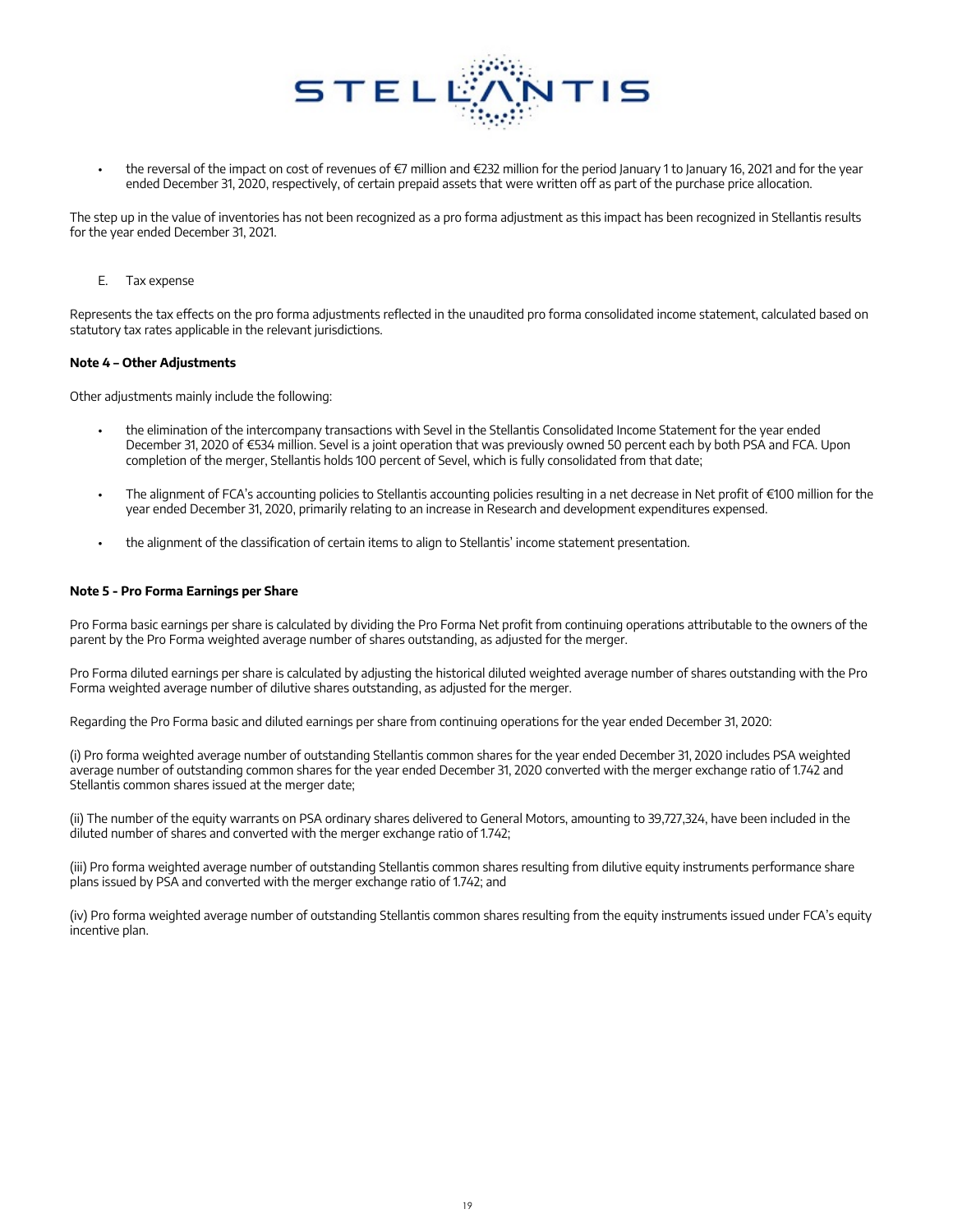

# Pro Forma Basic earnings per share

# 2021 (€ million)

| $(\epsilon$ million except otherwise noted)                                                                                     |   | <b>Stellantis</b> | <b>Continuing</b><br><b>operations</b> | <b>Discontinued</b><br><b>operations</b> |
|---------------------------------------------------------------------------------------------------------------------------------|---|-------------------|----------------------------------------|------------------------------------------|
| Net profit attributable to owners of the parent, as<br>adjusted                                                                 | € | 14,200 €          | 13,210 €                               | 990                                      |
| Add: FCA Net profit attributable to owners of the parent,<br>January 1 - 16, 2021                                               |   | 30                | 30                                     |                                          |
| Add: Pro forma adjustments                                                                                                      |   | 106               | 106                                    |                                          |
| Pro Forma Net profit attributable to owners of the parent<br>(A)                                                                | € | 14,336 €          | 13,346 €                               | 990                                      |
| Weighted average number of shares outstanding for basic<br>earnings per share (thousand), January 17 - December 31, 2021<br>(B) |   | 3,059,284         | 3.059.284                              | 3,059,284                                |
| Pro Forma Basic earnings per share (€ per share) (A/B)                                                                          | € | 4.69 €            | 4.36 €                                 | 0.32                                     |

## 2020 (€ million)

| $(\epsilon$ million except otherwise noted)                                                              |   | <b>Stellantis</b> | <b>Continuing</b><br>operations | <b>Discontinued</b><br><b>operations</b> |
|----------------------------------------------------------------------------------------------------------|---|-------------------|---------------------------------|------------------------------------------|
| Net profit/(loss) attributable to owners of the parent, as<br>adjusted                                   | € | $2,173$ €         | $2,353$ €                       | (180)                                    |
| Add: FCA Net profit attributable to owners of the parent,<br>January 1 - December 31, 2020               |   | 29                | 29                              |                                          |
| Add: Pro forma adjustments                                                                               |   | 2,412             | 2,412                           |                                          |
| Pro Forma Net profit/(loss) attributable to owners of the<br>parent (A)                                  | € | 4,614 €           | 4,794 €                         | (180)                                    |
| Pro Forma Weighted average number of shares outstanding<br>for diluted earnings per share (thousand) (B) |   | 3,119,935         | 3,119,935                       | 3,119,935                                |
| Pro Forma Basic earnings/(loss) per share (€ per share)<br>(A/B)                                         | € | $1.48 \t∈$        | 1.54 $\epsilon$                 | (0.06)                                   |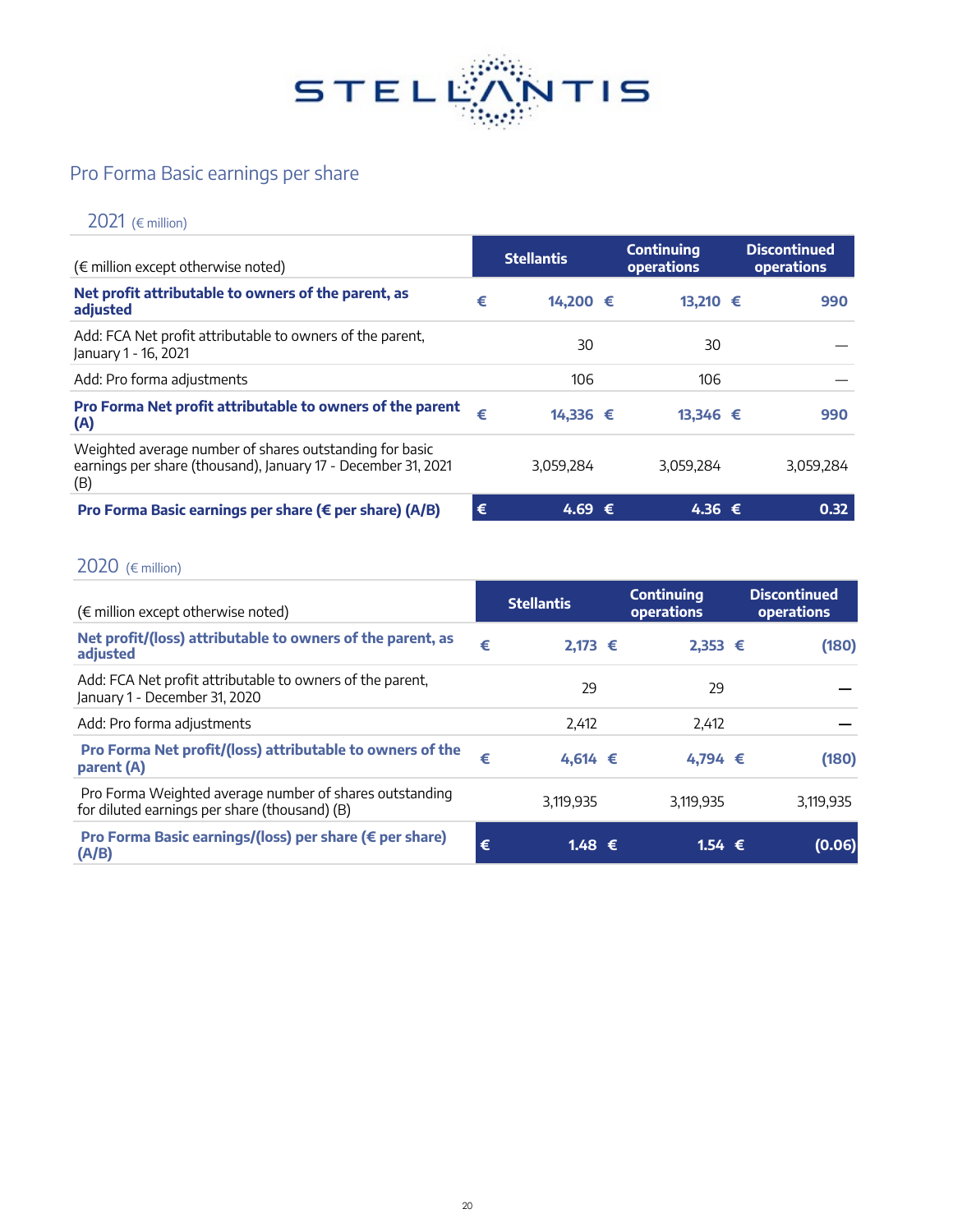

# Pro Forma Diluted earnings per share

## 2021 (€ million)

| $(\epsilon$ million except otherwise noted)                                                              |   | <b>Stellantis</b> | <b>Continuing</b><br>operations | <b>Discontinued</b><br><b>operations</b> |
|----------------------------------------------------------------------------------------------------------|---|-------------------|---------------------------------|------------------------------------------|
| Net profit attributable to owners of the parent, as<br>adjusted                                          | € | 14,200 €          | 13,210 €                        | 990                                      |
| Add: FCA Net profit attributable to owners of the parent,<br>January 1 - 16, 2021                        |   | 30                | 30                              |                                          |
| Add: Pro forma adjustments                                                                               |   | 106               | 106                             |                                          |
| Pro Forma Net profit attributable to owners of the parent<br>(A)                                         | € | 14,336 €          | 13,346 €                        | 990                                      |
| Weighted average number of shares outstanding<br>(thousand), January 17 - December 31, 2021              |   | 3,059,284         | 3,059,284                       | 3,059,284                                |
| Number of shares deployable for share-based compensation,<br>January 17 - December 31, 2021 (thousand)   |   | 23,651            | 23,651                          | 23,651                                   |
| Equity warrants delivered to General Motors (thousand)                                                   |   | 68,497            | 68,497                          | 68,497                                   |
| Pro Forma Weighted average number of shares outstanding<br>for diluted earnings per share (thousand) (B) |   | 3,151,432         | 3,151,432                       | 3,151,432                                |
| Pro Forma Diluted earnings per share (€ per share) (A/B)                                                 | € | 4.55 €            | 4.23 €                          | 0.31                                     |

## 2020 (€ million)

| $(\epsilon$ million except otherwise noted)                                                    |   | <b>Stellantis</b> | <b>Continuing</b><br>operations | <b>Discontinued</b><br>operations <sup>(1)</sup> |
|------------------------------------------------------------------------------------------------|---|-------------------|---------------------------------|--------------------------------------------------|
| Net profit/(loss) attributable to owners of the parent, as<br>adjusted                         | € | $2,173$ €         | $2,353$ €                       | (180)                                            |
| Add: FCA Net profit attributable to owners of the parent,<br>January 1 - December 31, 2020     |   | 29                | 29                              |                                                  |
| Add: Pro forma adjustments                                                                     |   | 2,412             | 2,412                           |                                                  |
| Pro Forma Net profit/(loss) attributable to owners of the<br>parent (A)                        | € | 4,614 €           | 4,794 €                         | (180)                                            |
| Weighted average number of shares outstanding (thousand)                                       |   | 3,119,935         | 3,119,935                       | 3,119,935                                        |
| Number of shares deployable for share-based compensation<br>(thousand)                         |   | 39,137            | 39,137                          | 39,137                                           |
| Equity warrants delivered to General Motors (thousand)                                         |   | 68,497            | 68,497                          | 68,497                                           |
| Weighted average number of shares outstanding for diluted<br>earnings per share (thousand) (B) |   | 3,227,569         | 3,227,569                       | 3,227,569                                        |
| Pro Forma Diluted earnings/(loss) per share (€ per share)<br>(A/B)                             | € | $1.43 \in$        | 1.49 €                          | (0.06)                                           |

\_\_\_\_\_\_\_\_\_\_\_\_\_\_\_\_\_\_\_\_\_\_\_\_\_\_\_\_\_\_\_\_\_\_\_\_\_\_\_\_\_\_\_\_\_\_\_\_\_\_\_\_\_\_\_\_\_\_\_\_\_\_\_\_\_\_\_\_\_\_\_\_\_\_\_\_\_\_\_\_\_\_\_\_\_\_\_\_\_\_\_\_\_\_\_\_\_\_\_\_\_\_\_\_\_\_\_\_\_\_\_\_\_\_\_\_\_\_\_\_\_\_\_\_\_\_\_\_\_\_\_ *(1) Number of shares deployable for share-based compensation and equity warrants delivered to General Motors have not been taken into consideration in the calculation of diluted loss per share for the year ended December 31, 2020 as this would have had an anti-dilutive effect*